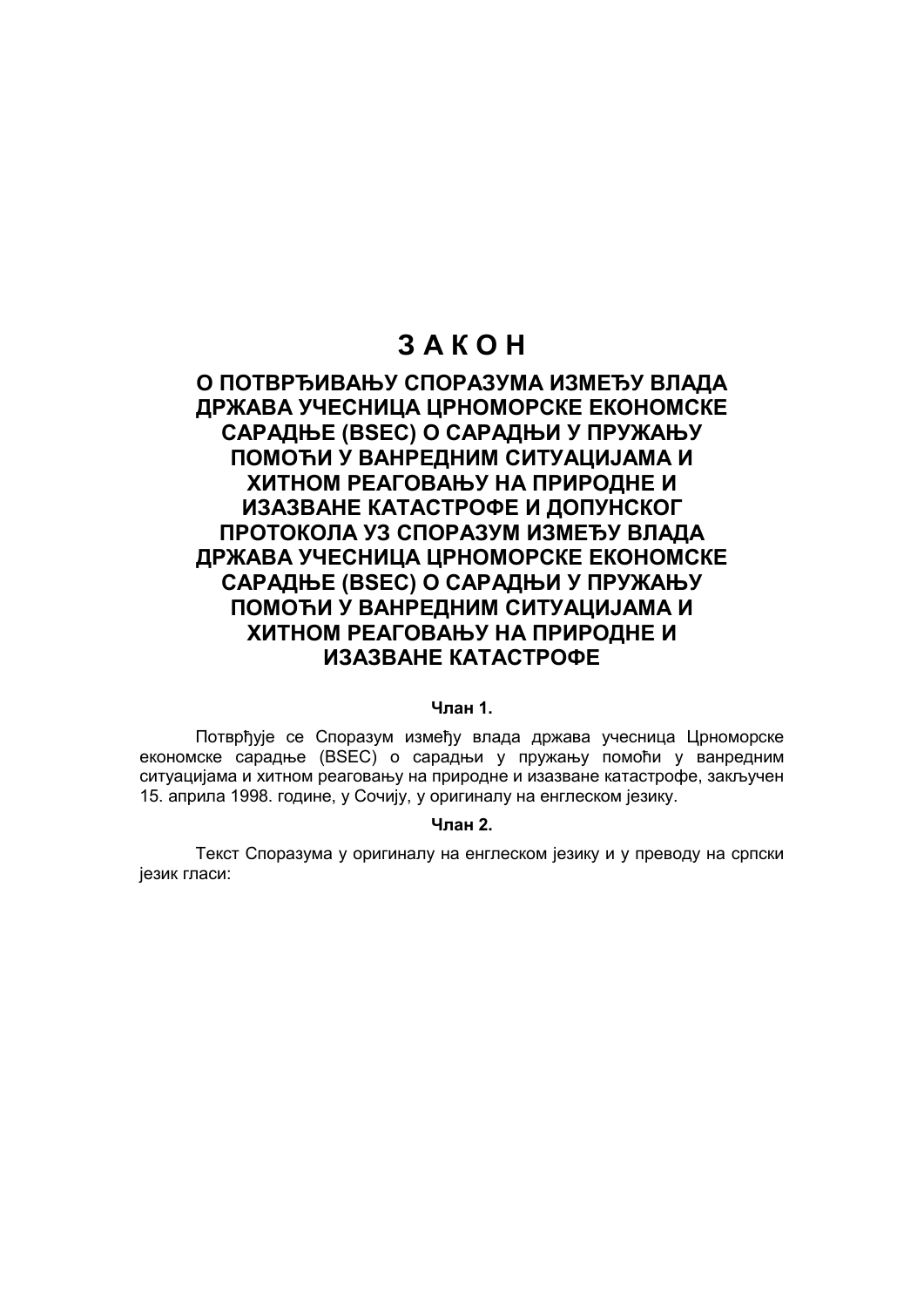# **AGREEMENT**

# **among the Governments of the Participating States of the Black Sea Economic Cooperation (BSEC) on collaboration in Emergency Assistance and Emergency Response to natural and man-made Disasters**

The Governments - parties to the present Agreement, hereinafter referred to as Parties,

Taking into account the probability of emergencies, which the Parties cannot eliminate by their own forces and facilities, and also the demand caused by this fact for coordinated actions of Parties aimed at emergency prevention and response;

Desiring to further extend the developed regional cooperation to cover the assistance in case of emergencies and displaying joint efforts to provide coordinated assistance to the affected population;

Supporting the UN effort in the field of international emergency assistance, respecting and acknowledging the generally recognised regulations and rules existing in the framework of various international, regional and subregional organizations, the relevant international conventions and agreements, as well as aiming to contribute to the elaboration of appropriate national legislation;

Encouraging further cooperation in the field of international emergency assistance on the basis of the initiatives taken by the First Black Sea Red Cross and Red Cresent Societies Conference (1997);

Having expressed their support of the idea of creation of an International Black Sea Rescue Center using the experience accumulated by the BSEC countries and other similar International Centers;

Have agreed on the following:

# **Article 1**

# **The application sphere**

1. The present Agreement establishes principles and frameworks of the coordinated activities of the Parties in case of natural and man-made disasters.

2. The present Agreement shall be applied in case of natural and manmade disasters, which cannot be eliminated by the Parties' own forces.

# **Article 2**

## **Definitions**

For the purposes of the present Agreement, the following expressions shall have the meanings hereunder assigned to them:

"Assistance" - goods, materials, personnel and services, provided by the Assisting Parties to meet the needs of the Requesting Parties;

"Assisting Party" - the Party providing Assistance;

"Assistance team" - group of specialists of the Assisting Party, assigned to provide Assistance and equipped with all the necessary facilities;

"Competent Body" - the agency, appointed by each of the Parties for management and coordination of the activities, connected with the implementation of the present Agreement;

"Disaster" - an event in a definite area that has occurred as a result of an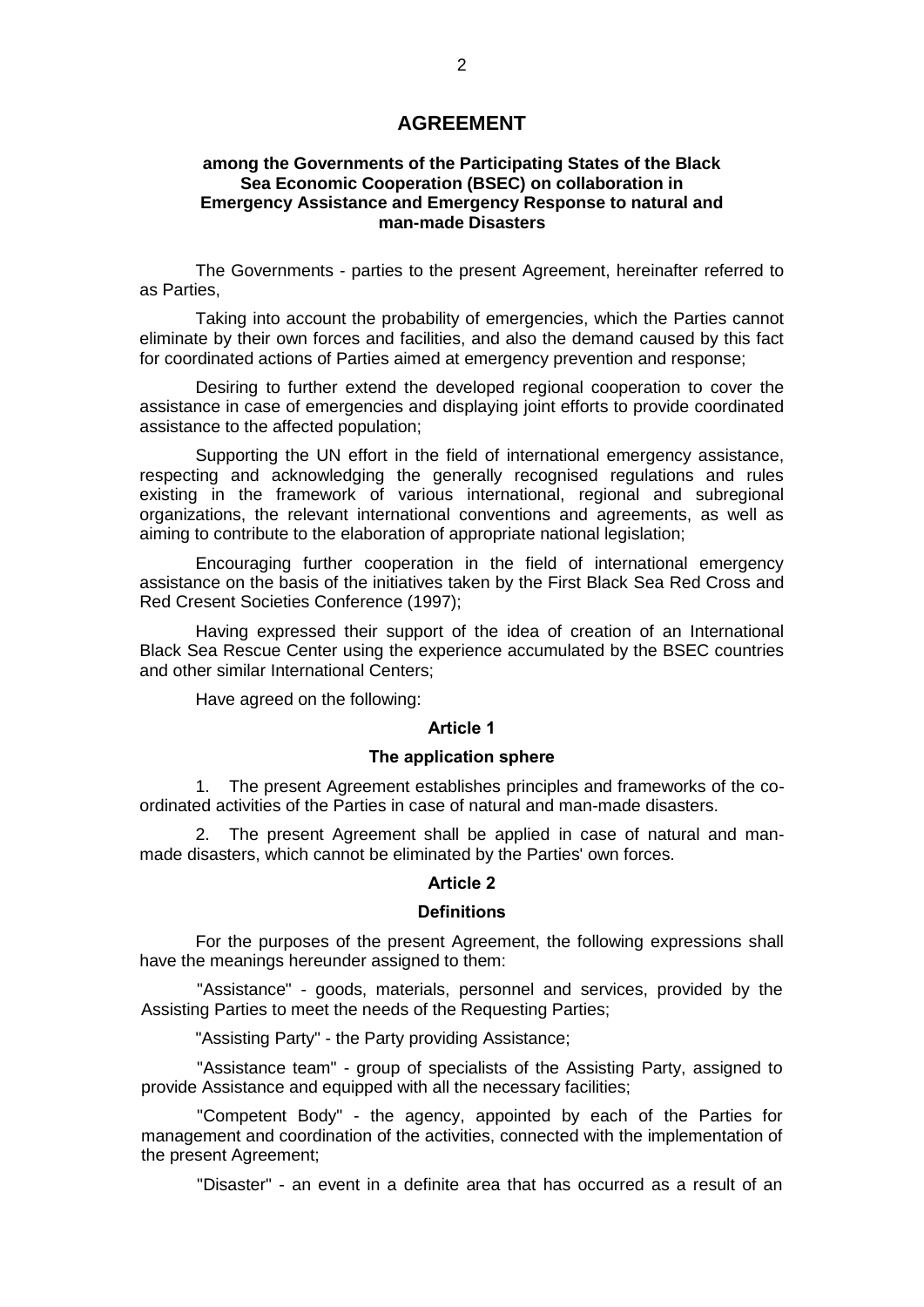accident, hazardous natural phenomena, catastrophe, natural or man-made, which may or have caused significant physical, social, economic and cultural damage to human lives or environment;

"Emergency" - a situation, often hazardous, which arises suddenly and calls for prompt action;

"Emergency area"- the area where an Emergency situation has occurred;

"Emergency response" - search and rescue and other urgent recovery activities, undertaken in case of Emergency aimed at saving life and at protecting the health of people, at minimizing the environmental, cultural and material losses as well as secondary hazardous impact in emergency area;

"Equipment" - materials, technical and transport facilities, munitions of the Assistance team and individual kits of its members;

"Goods of assistance" - material resources allocated for free of charge and taxes-free distribution among the disaster afflicted population;

"Personal data" - all sorts of information on physical persons connected with the certain emergency situation, subject to this Agreement;

"Requesting Party" - the Party applying for Assistance;

"Search and rescue activities" - activities aimed at saving people and at protecting material and cultural values and the environment in the emergency area as those specified by the competent international bodies.

"Transit State"- any State, whose Government is a Party, other than the Requesting Party or Assisting Party, through whose territory, including air space and/or territorial water, the Assistance team, Equipment, and Goods of assistance are transported.

# **Article 3**

#### **Principles**

1. The Parties shall cooperate in accordance with the provisions of the present Agreement, as well as recognised international regulations and principles, in order to provide prompt relevant information and assistance in case of natural or man - made Disasters and/or possibility of their occurrence.

2. If a Party needs assistance in case of natural or man-made disasters which has occurred on the territory of its State, this Party can require Assistance from the other Party(s) by forwarding the national appeal. The Assisting Party(s) shall help the Requesting Party by means and measures aimed at preventing and/or eliminating consequences of the Disaster.

3. The Parties shall render one another Assistance according their possibilities. The Assistance shall be of granted at no cost unless otherwise agreed by the Parties.

4. The Requesting Party shall ensure unobstructed receipt and distribution of goods of assistance exclusively among the afflicted population.The Goods of assistance shall be distributed without any discrimination based on race, religion, language, political or other factors.

# **Article 4**

# **Request for Assistance and information exchange**

1. The Parties shall be the bodies authorized to request Assistance in an Emergency.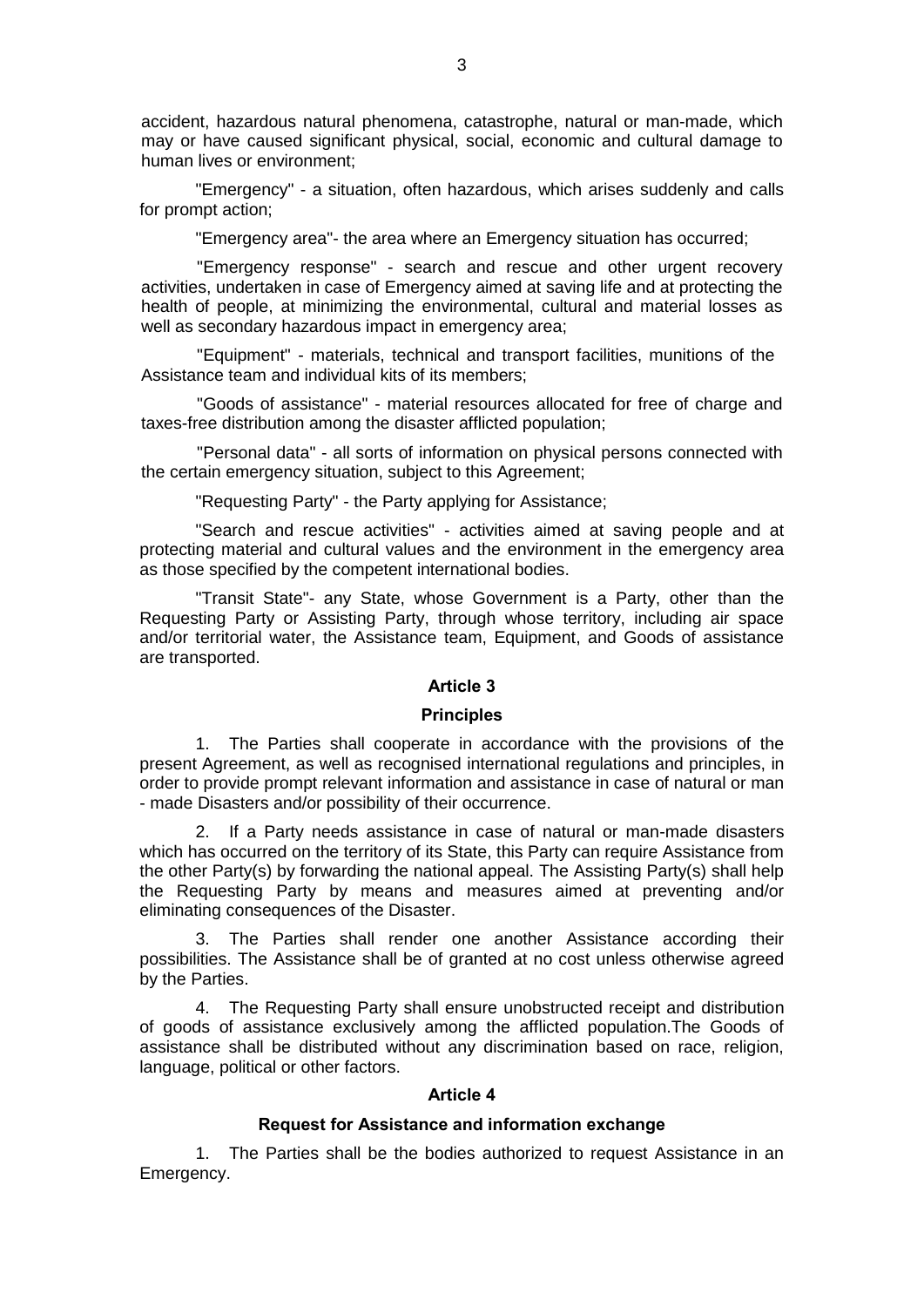2. The Assistance shall be provided upon request, wherein the Requesting Party specifies:

- place, time, character and scale of the Disaster, and current state of the Emergency in the afflicted area;

actions already carried out, specification of the required Assistance, setting the priorities of the requested Disaster relief.

3. The Assisting Party shall immediately make a decision to provide Assistance and inform the Requesting Party about the possibility, the amount and conditions of its rendering.

4. The information mentioned in item 2 of the present Article is to be updated following the development of the situation.

## **Article 5**

#### **Transit**

Upon request from the Requesting Party, the Government of Transit State shall ensure all the necessary support during the passage of Assistance across the territory of this State according to its national legislation, international law and practice.

# **Article 6**

# **Competent Bodies and the focal points**

1. Each Party shall designate (or establish) one or several competent bodies hereinafter referred to as Competent Bodies to coordinate the work related with the implementation of the present Agreement.

2. Without prejudice to other existing bilateral and multilateral agreements, each Party shall nominate or establish one or several competent focal points for notification and provision of Assistance in case of Emergencies.

3. The Parties shall notify each other in written form through the diplomatic channels of designation or any change related to the Competent Body(s), as well as to the focal point(s).

4. Each Party shall ensure continuous functioning of the Competent Body(s) and the focal point(s).

# **Article 7**

#### **Working Group (Committee) on Emergencies**

For the implementation of this Agreement the competent national authorities shall appoint their representatives to a relevant common body (Working Group (Committee) on Emergencies) to be set up within the framework of the BSEC.

## **Article 8**

## **Coordination and management of Assistance in Emergencies**

1. The Competent Body of the Requesting Party shall coordinate, manage and supervise the activities of Assistance teams through their leaders.

The Requesting Party shall inform team leaders of the Assisting Party on the development of the situation in the Emergency area and at the definite spots of activities and, if necessary, provide these teams with interpreters and means of communication with the Headquarters, which is managing all search and rescue and other urgent activities.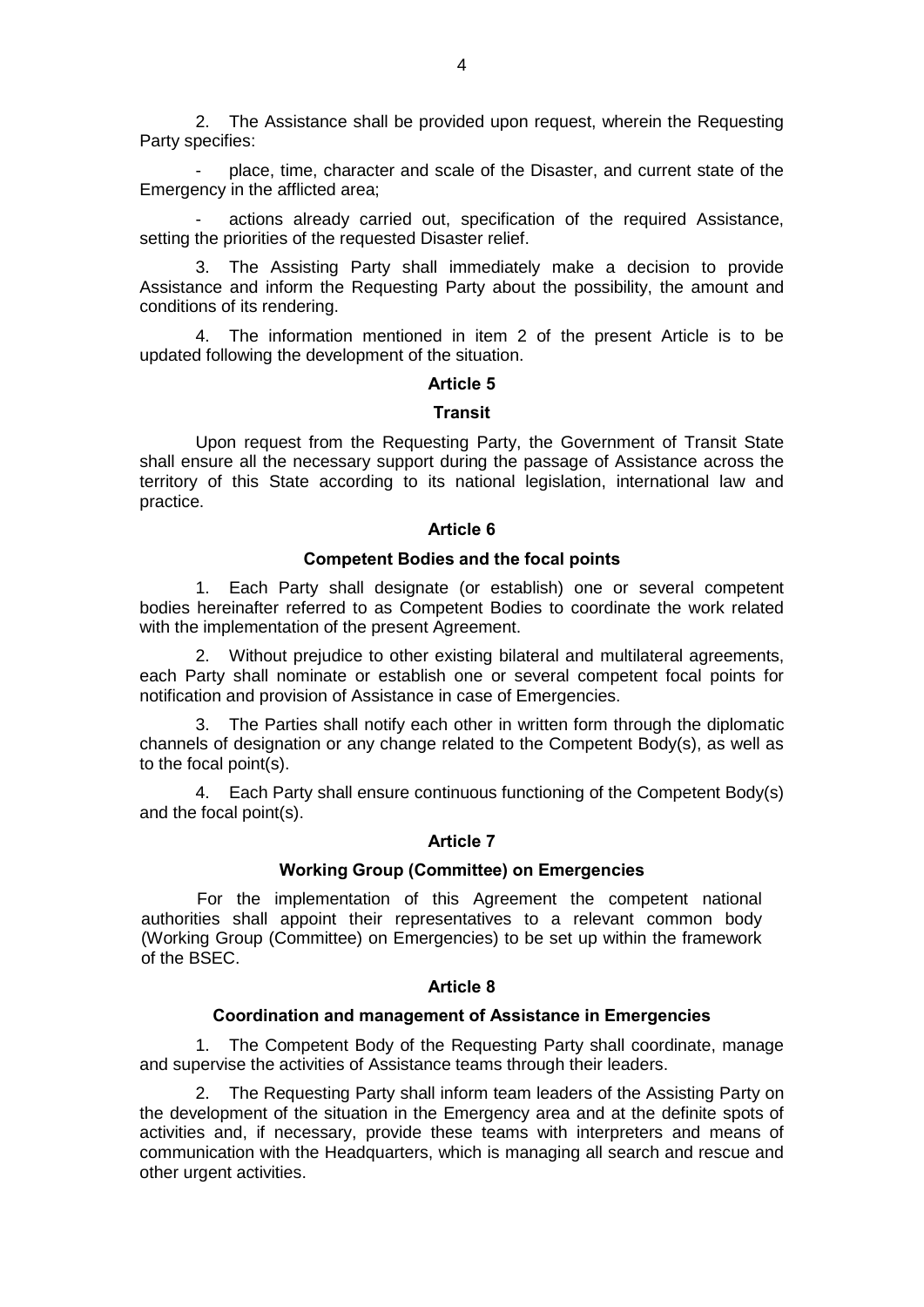3. The Assistance teams should be self-sufficiently equipped to operate in the Emergency area for at least 72 hours from the moment of their arrival. The Requesting Party shall re-supply these teams with all the necessary goods, upon their request, after this time has expired.

The Requesting Party shall ensure security, free-of-charge medical assistance, food and accommodation and also provide the members of the assistance teams with first necessity things in case the members run out of their stock.

## **Article 9**

# **Border crossing procedure and the rules of stay for the Assistance team**

1. The procedure of crossing the state borders of the Requesting Party or Transit State by the members of the Assistance teams shall be determined by their national legislation, international law and the bilateral agreements of the Requesting and/or Transit State.

2. The order of the crossing procedure through the state borders of the Requesting Party by the search- dogs groups and their stay on the territory of the State of the Requesting Party shall be determined pursuant to the quarantine rules, in force on the territory of the State of the Requesting Party in each case.

3. The members of the assistance team are obliged to observe the state laws and rules of the Requesting Party and/or Transit State. At the same time they are under the jurisdiction of the Assisting Party concerning the labor and other relevant legislation.

In case these teams include civil defence/protection para-military personnel, their stay, as preliminarily agreed upon, and activities will be under the legislation of the Assisting Party regulating the status of such personnel.

4. For the purposes of transportation of Assistance teams, their Equipment and Foods of assistance any suitable vehicles can be used in order to reach the destination as soon as possible.

The order of using specified means of transport for providing Assistance shall be determined by the Competent Bodies of the Parties.

# **Article 10**

# **Export, Import and Transit of the Equipment and Goods of assistance**

1. Equipment and Goods of assistance exported and imported for Assistance pursuant to the present Agreement shall be exempt from customs duties, taxes and fees.

2. The customs inspection and control of the Equipment and Goods of Assistance shall be carried out in a simplified manner on priority basis, following the notices given by the Competent Bodies of the Parties, in which a structure of Assistance teams and list of exported or imported Equipment and Goods of assistance are specified.

3. Drugs materials and psychotropic substances may be imported only in quantities necessary for medical Assistance purposes and used only by the qualified medical personnel. In this case the leader of the assistance team shall present to the customs control bodies a declaration listing drugs materials and psychotropic substances and indicating their nomenclature and amount.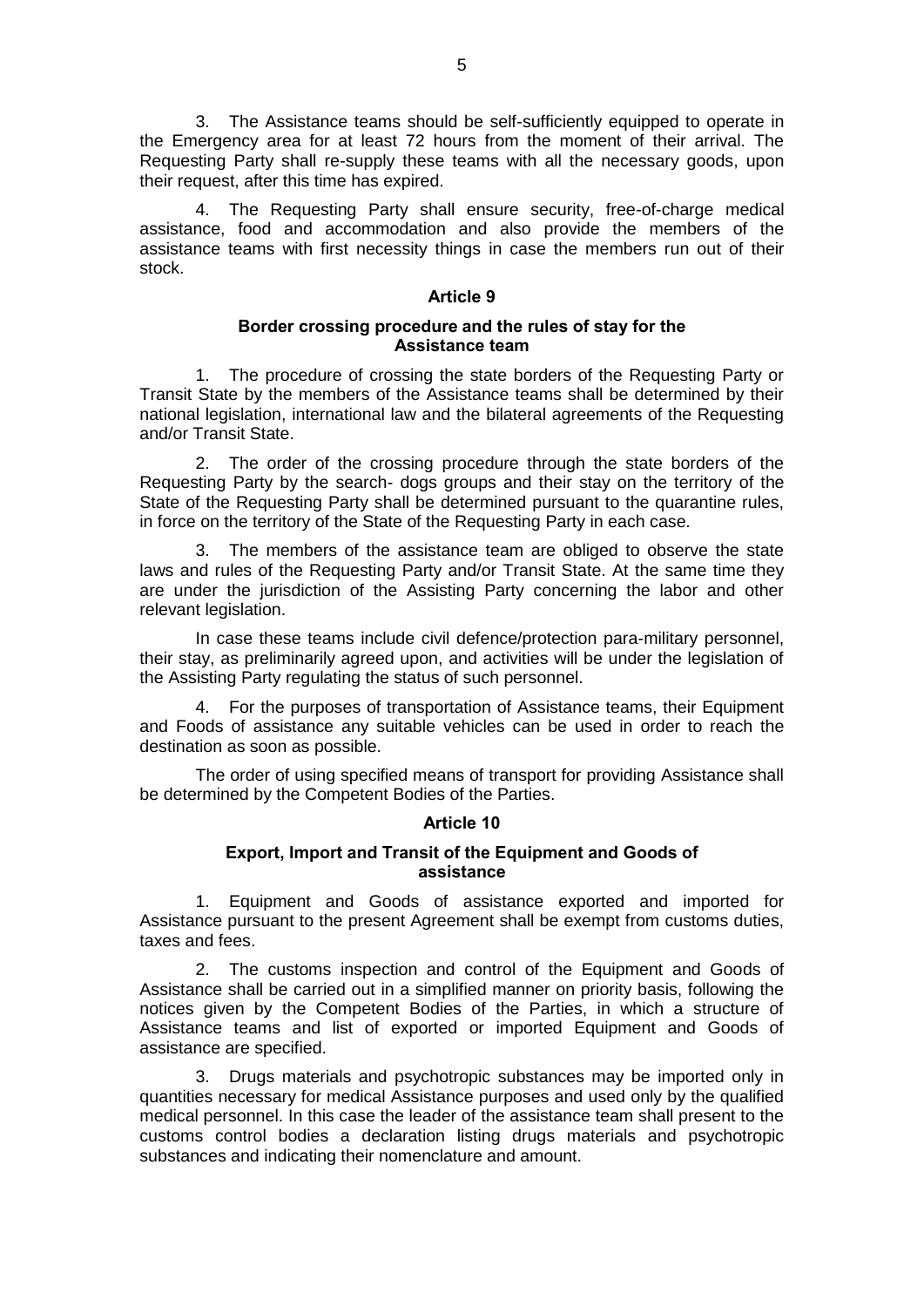The relevant authorities of the Requesting Party may control the usage and storage of the materials and substances mentioned above.

The drugs and psychotropic substances unutilized during the mission shall be taken out from the territory of State of the Requesting Party. The certificate on utilized drug and psychotropic substances, signed by the leader and the physician of the assistance team and certified by the representative of the Competent Body of the Requesting Party is to be presented to the customs control bodies of the Requesting Party after completion of the mission.

# **Article 11**

# **Aircraft**

1. The transportation of the Assistance teams, Equipment and Goods of assistance may be carried out by aircraft.

2. The Competent Body of the Assisting Party will inform the Competent Body of the Requesting Party on the decision to use aircraft for providing Assistance with the indication of the zone of air dropping, the route of flights, type and call signs of the aircraft, number of crew members, the character of the cargo, time-table of flights and the lists of passengers (personnel, technical staff, journalists, etc.).

3. The flights of aircraft, civil or state, shall be executed pursuant to the International Civil Aviation Organization (ICAO) and the Parties' regulations. For state aircraft diplomatic clearance is also needed.

4. The Assisting Party is exempt from paying the royalties for flying over, landing, parking, taking off and navigating services for the aircraft, which provides emergency assistance, subject to this Agreement.

5. For the flight providing the Emergency Assistance, the reimbursement for fuel and maintenance services of the aircraft shall be settled separately in each particular case by the authorities of the relevant Parties to this Agreement.

# **Article 12**

# **Assistance**

1. The providing of Assistance shall be carried out according to the principles described in Article 3 of the present Agreeement.

## **Article 13**

# **Reimbursement of expenses for the Emergency Assistance provided on the compensatory basis**

1. The Requesting Party may cancel its request for assistance at any time. The Requesting Party shall inform the Assisting Party immediately about its decision and the Assisting Party may claim the reimbursement of expenses which have been incurred up to the moment.

2. The Assisting Party shall provide insurance of the members of the Assistance teams and these expenses shall be included into the total bill for the Assistance.

3. At the end of the operation the Competent Body of the Assisting Party shall immediately inform in writing the Competent Body of the Requesting Party about volume of the assistance rendered.

4. The Competent Body of the Requesting Party shall provide the Competent Body of the Assisting Party with final information on characteristics and causes of the emergency, the form and the total amount of Assistance rendered and the results of the work completed.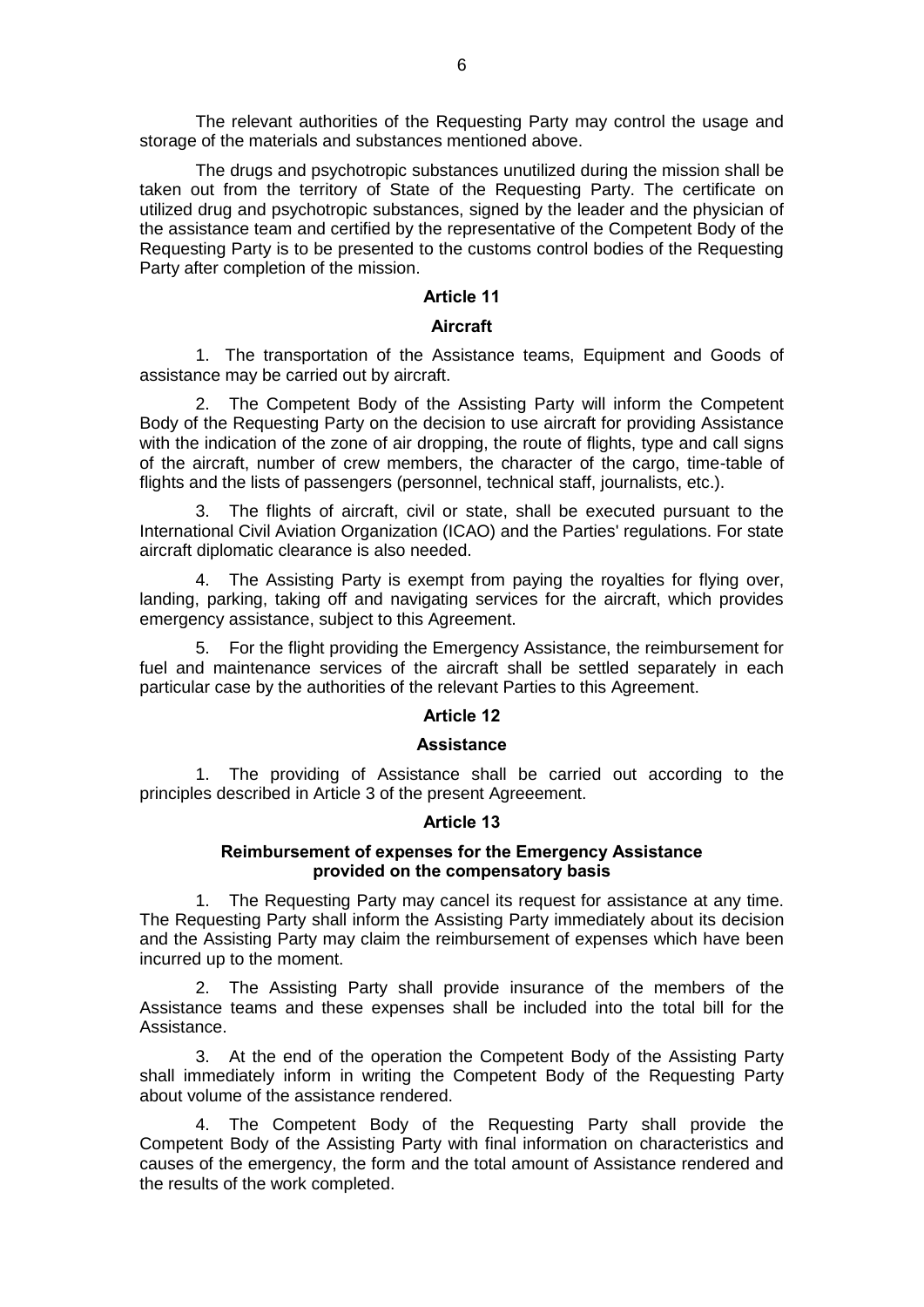# **Article 14**

## **Reimbursement of the damage**

1. The Requesting Party shall cover all the expenses related to injury or death of the members of Assistance teams, which has occurred during the activities related to the implementation of the present Agreement. The Parties concerned shall agree on the sum to be reimbursed.

2. If a member of the Assistance team causes damage to a legal entity or physical person on the territory of the Requesting Party during the activities related to the implementation of the present Agreement, this damage shall be reimbursed by the Requesting Party according to the legal regulations in force, as if such damage caused by its citizens while providing assistance.

3. The damage caused by a member of the Assistance team on purpose or rough negligence shall be reimbursed by the Assisting Party, if the fact of damage was proved by a national court of law of the Requesting Party.

## **Article 15**

# **Transfer of personal data**

The transfer of personal data to other Parties within the framework of the present Agreement shall be carried out according to Annex I which is an integral part of the Agreement.

## **Article 16**

# **Cooperation with international and national organizations/institutions**

On the basis of mutual arrangement the relevant Parties may invite the interested international and national organizations/institutions to join the activities, connected with the implementation of the present Agreement.

#### **Article 17**

# **Signing**

The present Agreement is open for signing by any BSEC State.

# **Article 18**

## **Ratification, acceptance, affirmation, approval or accession**

1. The Agreement shall be subject to ratification, acceptance, affirmation, approval or accession. The instruments of ratification, acceptance, affirmation, approval or accession shall be deposited with the Depository of the present Agreement.

2. The Depository of the present Agreement shall be the Government of the Russian Federation which will send to the Parties certified copies of the above.

## **Article 19**

#### **Entry into force and term of validity**

1. The present Agreement shall enter into force when instruments of ratification, acceptance, affirmation, approval or accession have been deposited by at least six States and is concluded for an undetermined period of time.

2. For each State which ratifies, accepts, affirms or approves this Agreement or accedes thereto after the deposit of the sixth instrument of ratification, acceptance, affirmation, approval or accession, this Agreement shall enter into force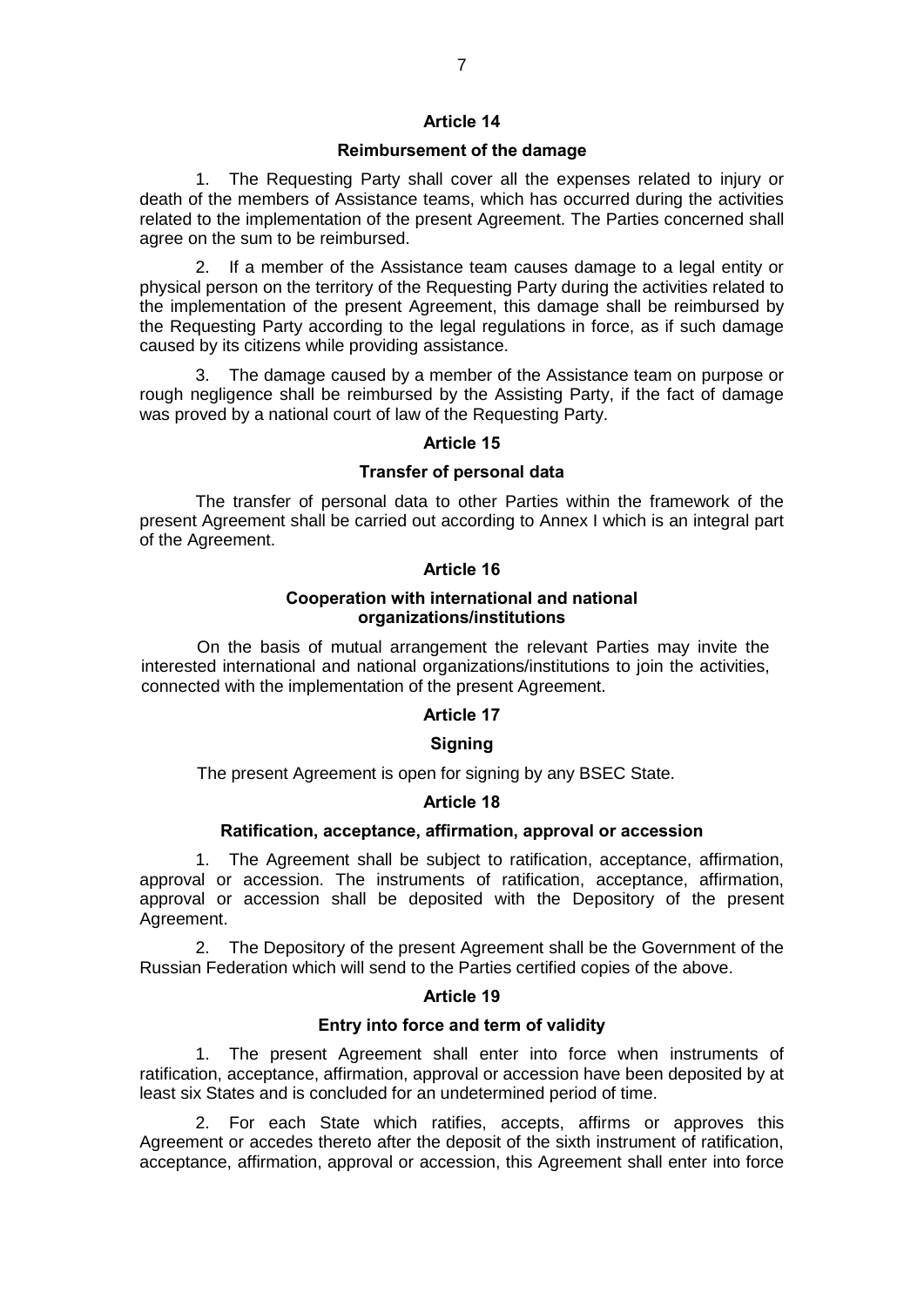on the day of deposit by this State of its instrument of ratification, acceptance, affirmation, approval or accession.

# **Article 20**

# **Withdrawal from the Agreement**

1. Each Party may withdraw from the present Agreement by giving a written notification to the Depository, which informs the other Parties of this fact.

2. The withdrawal shall be effected on the ninetieth day after the date of receipt of such notice by the Depository.

3. Any Party which wants to retract an earlier withdrawal from the present Agreement shall notify the Depository accordingly in writing. The notifiation shall be performed not later than thirty days after the application for withdrawal had been submitted.

## **Article 21**

# **Amendments to the Agreement**

1. Any Party may propose amendments to the present Agreement.

2. A proposal for amendments shall be communicated in written form to the Working Group (Committee) on Emergencies, mentioned in Article 7 of the present Agreement, which then informs all the Parties thereof. Further action to be taken in this respect shall be specified by the Working Group (Committee) on Emergencies according to its mandate to be determined by the Parties.

## **Article 22**

## **Relationship to other international agreements**

The present Agreement shall not affect the rights and obligations of the Parties laid down in other international agreements.

# **Article 23**

# **Settlement of disagreements**

In case of disagreement between two or more Parties concerning the interpretation or application of the present Agreement, the Parties concerned shall resolve the disagreement through negotiations and, if necessary, through Diplomatic Channels.

# **Article 24**

#### **Language of the Agreement**

The original text of the present Agreement is made out in English.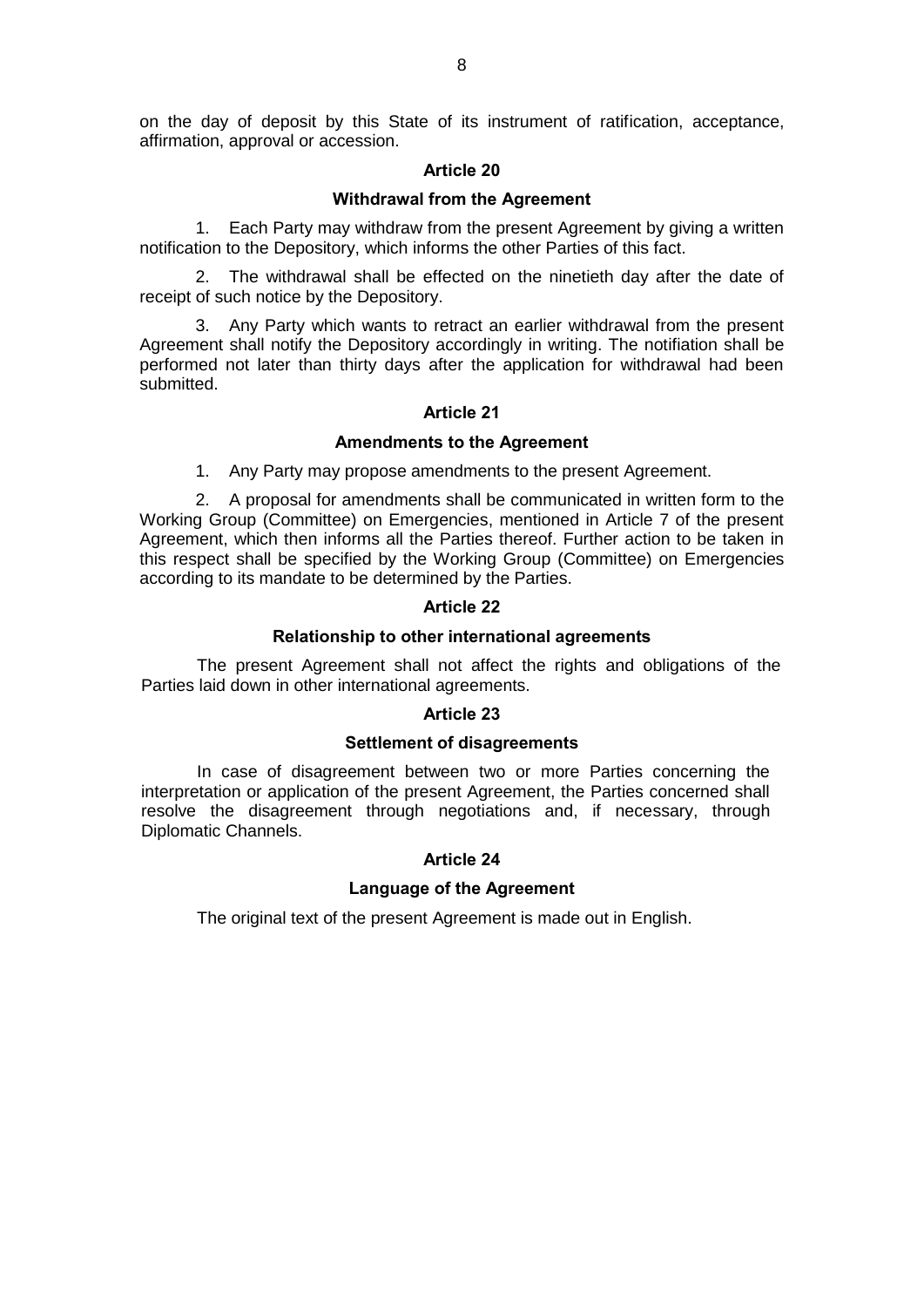SIGNED in Sochi, 15 April 1998

In certification of the above, the duly authorised listed below, have signed the presenr Agreement.

**For the Government of the Azerbaijan Republic**

**For the Government of the Republic of Armenia**

**For the Government of the Hellenic Republic**

**For the Government of the Republic of Moldova**

**For the Government of Roumania**

**For the Government of the Republic of Serbia** **For the Government of the Republic of Albania**

**For the Government of the Republic of Bulgaria**

**For the Government of Georgia**

**For the Government of the Russian Federation**

**For the Government of Ukraine**

9

**Place**

**Date**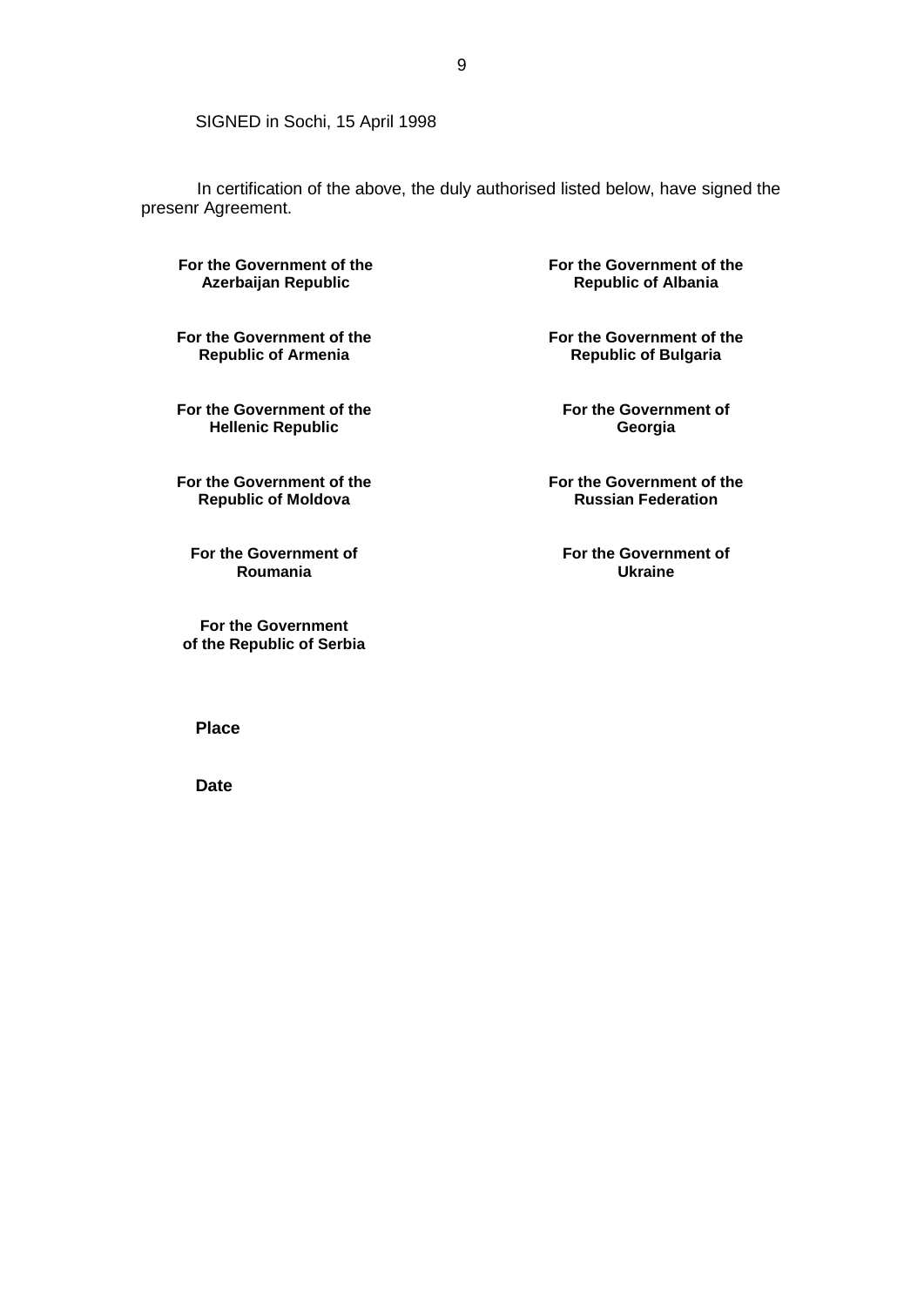Annex I

# **Exchanging personal data**

The Rules for exchanging personal data in the framework of the present Agreement and under the legislation in the States of the Parties are as follows:

1. Using of data by the receiving Party is allowed under the conditions and for the purposes prescribed by the sending Party.

2. The receiving Party shall inform the sending Party by request therefrom as to how these personal data have been used and of the results thus achieved.

3. The recipient of personal data is the Competent Body only. The personal data reexchanging is possible after a written permission of the sending Party.

The sending Party is to transfer correct data, conforming the purposes of its transferring, taking into account the respective national regulations. The receiving Party, after being informed in case incorrect or classified data have been transferred, shall correct the mistakes or destroy the data completely.

5. Any person who suffers injury due to these personal data concerning him, has the right to apply for a certificate on it after presenting the purposes of their utilisation. If public interests override those of the afflicted person, the latter loses the right mentioned above. In any other cases this person has the right to get the certificate in accordance with the national legislation in the State, the territory of which was the place of the request.

6. Should the transfer of information within the framework of the present Agreement cause somebody physical injury or moral damage, the receiving Party shall be held responsible for the same in conformity with its national legislation. In its dealing with the person(s) who have sustained such injury or damage, the receiving Party shall have no right to shirk its responsibility and shift it to the sending Party.

7. The terms of validity of the personal data have to be notified by the sending Party in accordance with its national legislation.

8. Parties are obliged to register outgoing and incoming personal data as official documents.

9. The Parties are obliged to protect personal data, according to their national classification, from unauthorised access, changes and disclosure.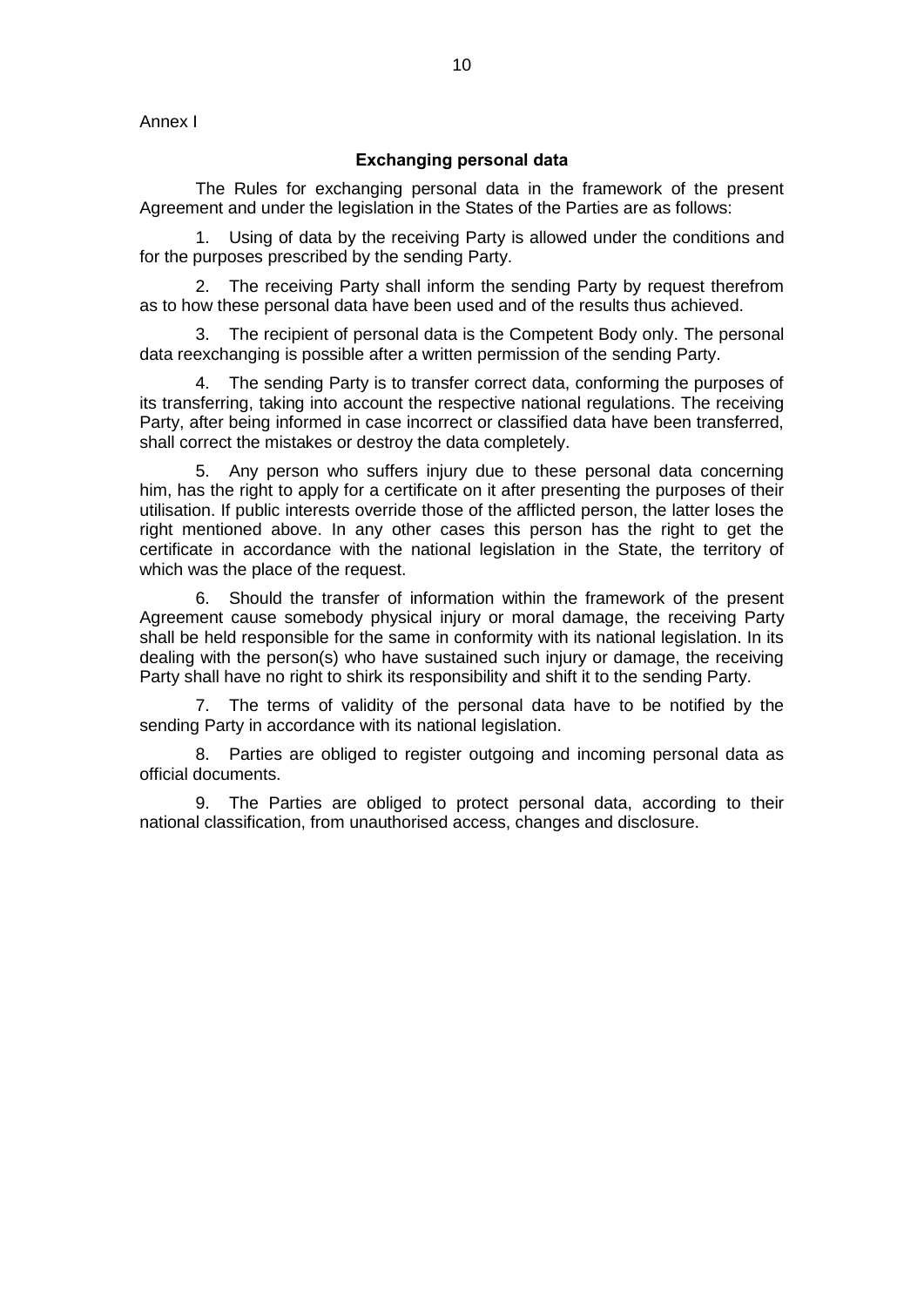# **СПОРАЗУМ**

# **између влада држава учесница Црноморске економске сарадње (BSEC) о сарадњи у пружању помоћи у ванредним ситуацијама и хитном реаговању на природне и изазване катастрофе**

Владе - стране овог споразума, у даљем тексту:

Стране, узимајући у обзир вероватноћу наступања ванредних ситуација које Стране не могу отклонити сопственим снагама и средствима, као и потребу, због ове чињенице, за координираним поступањем Страна у циљу спречавања и реаговања у ванредним ситуацијама;

У жељи да додатно прошире развијену регионалну сарадњу како би се обухватила помоћ у случају ванредних ситуација и исказујући заједничка залагања на плану обезбеђивања координиране помоћи погођеном становништву;

Подржавајући залагања УН у домену пружања међународне помоћи у ванредним ситуацијама, поштујући и потврђујући опште признате прописе и правила која постоје у оквиру бројних међународних, регионалних и подрегионалних организација, релевантне међународне конвенције и споразуме, и у циљу давања доприноса разради одговарајућег националног законодавства;

Подстичући даљу сарадњу у домену пружања међународне помоћи у ванредним ситуацијама на основу иницијатива Прве црноморске конференције друштава Црвеног крста и Црвеног полумесеца (1997);

Изразивши подршку идеји стварања Међународног црноморског спасилачког центра користећи искуства која су стекле земље BSEC-а и други слични међународни центри;

Договориле су се о следећем:

## **Члан 1.**

### **Област примене**

1. Овај споразум установљава начела и оквире координираних активности Страна у случају природних и изазваних катастрофа.

2. Овај споразум се примењује у случају природних и изазваних катастрофа које се не могу отклонити сопственим снагама Страна.

#### **Члан 2.**

## **Дефиниције**

У сврху овог споразума, следећи изрази имају ниже наведена значења:

"Помоћ" - добра, материјали, особље и услуге које обезбеђују Стране које пружају помоћ како би се изашло у сусрет потребама Страна које траже помоћ;

"Страна која пружа помоћ" - Страна која обезбеђује помоћ;

"Тим који пружа помоћ" - група стручњака Стране која пружа помоћ чији је задатак да обезбеди помоћ и која је опремљена свим неопходним средствима;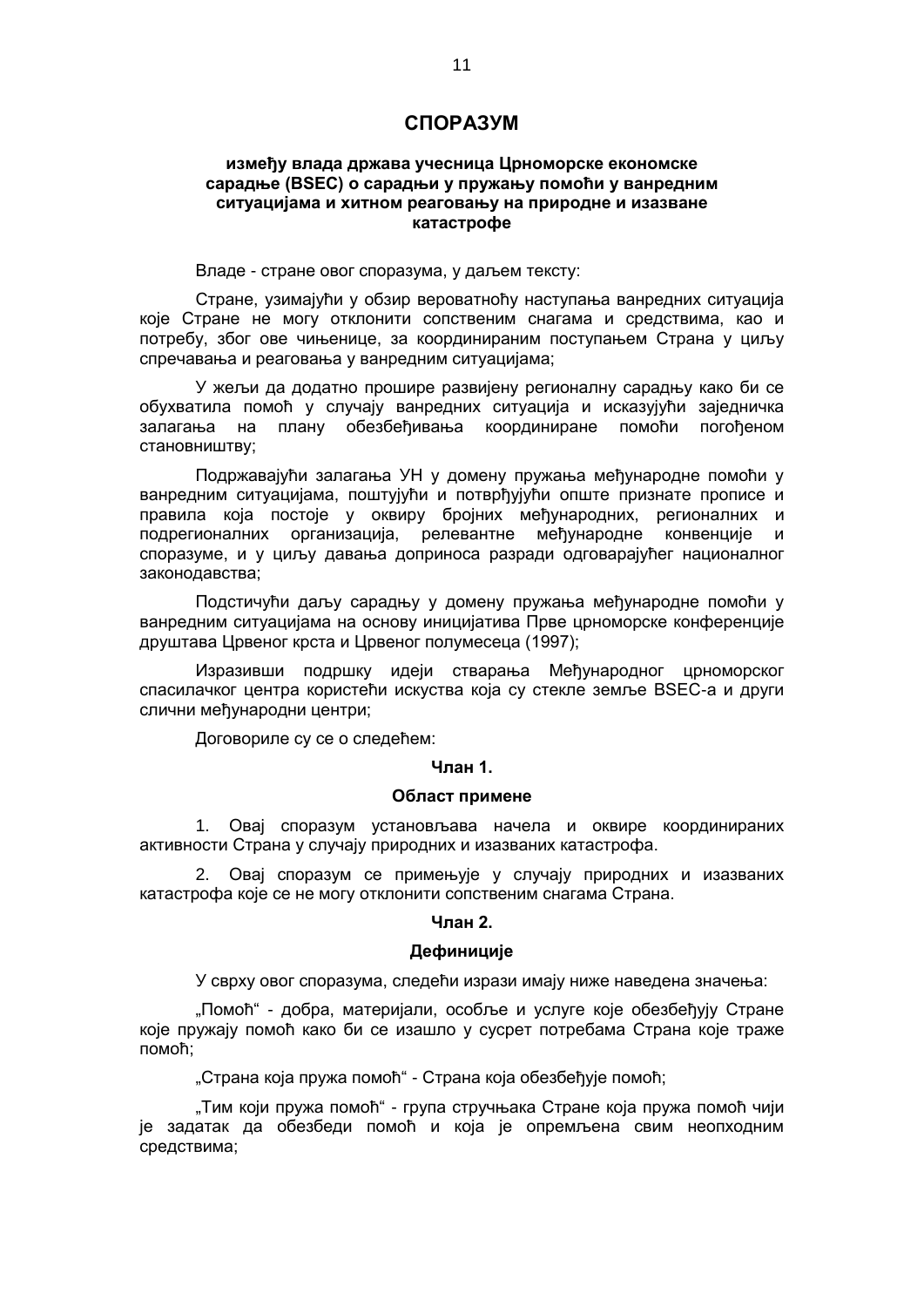"Надлежни орган" - служба коју је свака Страна одредила да руководи и координира пословима у вези са спровођењем овог споразума;

"Катастрофа" - догађај на одређеном подручју који је наступио као резултат акцидента, опасних природних појава, природне или изазване катастрофе, који може да нанесе или је нанео знатну физичку, друштвену, економску или културну штету по људске животе или животну средину;

"Ванредна ситуација" - ситуација, често опасна, која изненада настаје и захтева брзу акцију;

"Подручје ванредне ситуације" - подручје у којем се догодила ванредна ситуација;

"Хитно реаговање" - потрага и спасавање и друге хитне активности које се предузимају у случају ванредне ситуације, чији је циљ спасавање живота и заштита здравља људи, смањење еколошких, културних и материјалних губитака, као и секундарног утицаја опасности на подручју ванредне ситуације;

"Опрема" - материјали, техничка и транспортна средства, опрема тима који пружа помоћ и појединачна опрема његових чланова;

"Помоћ у добрима" - материјална средства која су намењена за бесплатну расподелу становништву које је погођено катастрофом без плаћања такси;

"Лични подаци" - све врсте информација о физичким лицима у вези са одређеном ванредном ситуацијом, у складу са овим споразумом;

"Страна која тражи помоћ" - Страна која подноси захтев за помоћ;

"Активности потраге и спасавања" - активности чији је циљ спасавање људи и заштита материјалних и културних добара и животне средине у подручју ванредне ситуације, као што су оне које су дефинисали надлежни међународни органи.

"Транзитна држава" - било која држава, чија је влада Страна овог споразума, осим Стране која тражи помоћ или Стране која пружа помоћ, преко чије се територије, укључујући ваздушни простор односно територијалне воде, транспортују тим који пружа помоћ, опрема и помоћ у добрима.

#### **Члан 3.**

#### **Начела**

1. Стране сарађују у складу са одредбама овог споразума и признатим међународним прописима и начелима како би се обезбедиле брзе и релевантне информације и помоћ у случају природних или изазваних катастрофа односно њихове могуће појаве.

2. Ако је некој Страни потребна помоћ у случају природне или изазване катастрофе која је наступила на територији њене државе, та Страна може затражити помоћ од друге Стране (или више њих) слањем националне молбе. Страна која пружа помоћ помаже Страни која тражи помоћ средствима и мерама чији је циљ спречавање односно уклањање последица катастрофе.

3. Стране једна другој пружају помоћ у складу са својим могућностима. Помоћ се даје бесплатно, осим ако се Стране договоре другачије.

4. Страна која тражи помоћ обезбеђује несметани пријем и расподелу помоћи у добрима искључиво погођеном становништву. Помоћ у добрима се расподељује без икакве дискриминације на основу расе, вероисповести, језика, политичких или других фактора.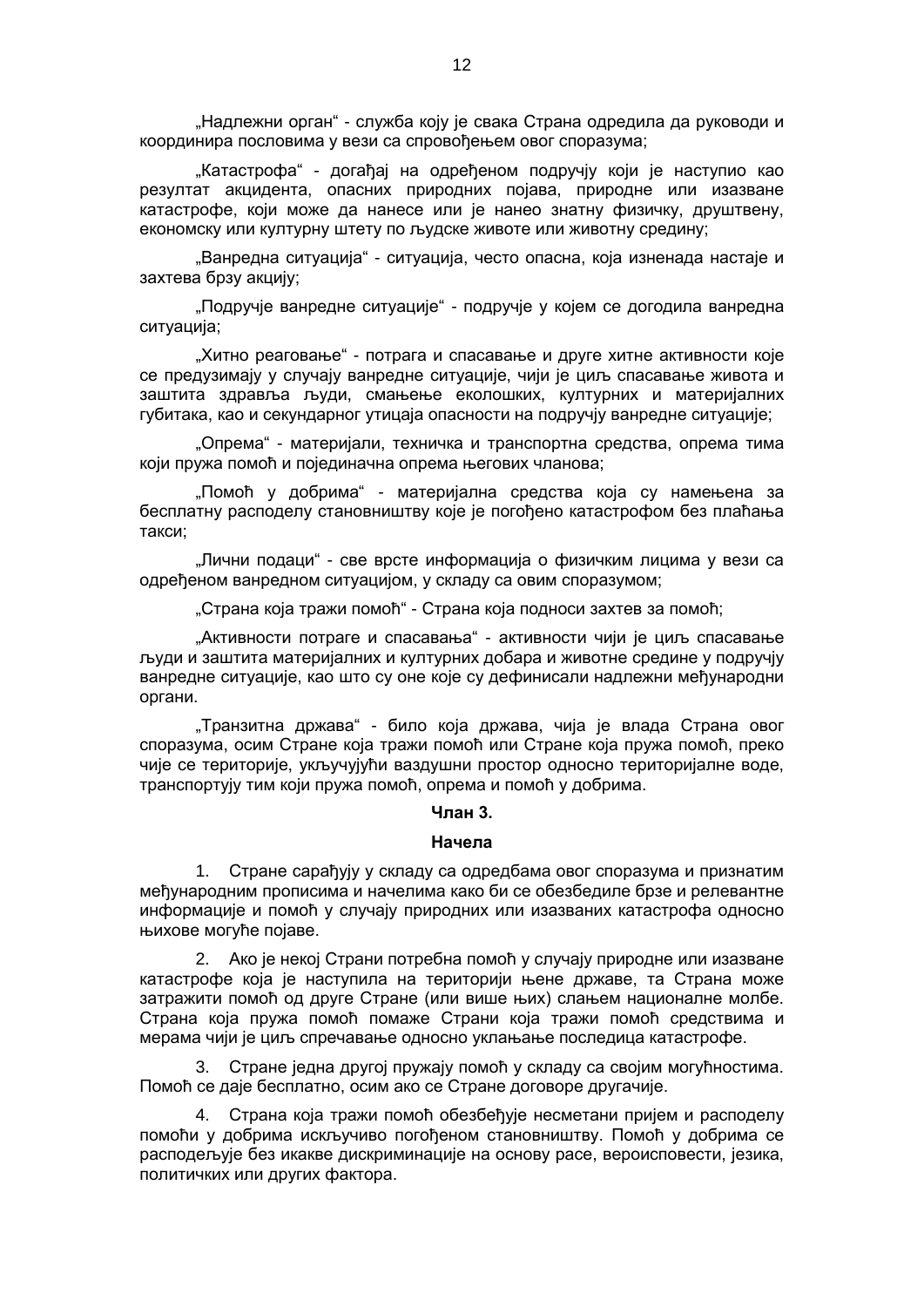#### **Члан 4.**

## **Захтев за помоћ и размена информација**

1. Стране су органи овлашћени да траже помоћ у ванредној ситуацији.

2. Помоћ се пружа на захтев, при чему Страна која тражи помоћ наводи следеће:

- место, време, врсту и обим катастрофе и тренутно стање ванредне ситуације у погођеном подручју;

- већ спроведене радње, спецификацију потребне помоћи, уз навођење приоритета тражених средстава за отклањање катастрофе.

3. Страна која пружа помоћ одмах доноси одлуку да обезбеди помоћ и обавештава Страну која тражи помоћ о могућности, обиму и условима њеног пружања.

4. Информације поменуте у тачки 2. овог члана ажурирају се након развоја ситуације.

## **Члан 5.**

#### **Транзит**

На захтев Стране која тражи помоћ, влада транзитне државе обезбеђује сву неопходну подршку током проласка помоћи преко територије те државе, у складу са својим националним законодавством, међународним правом и праксом.

#### **Члан 6.**

# **Надлежни органи и контакт тачке**

1. Свака Страна одређује (или успоставља) један или неколико надлежних органа, у даљем тексту: надлежни органи, за координацију активности у вези са спровођењем овог споразума.

2. Не доводећи у питање друге постојеће билатералне и мултилатералне споразуме, свака Страна именује или успоставља једну или неколико контакт тачака за обавештавање и пружање помоћи у случају ванредних ситуација.

3. Стране писмено обавештавају једна другу, дипломатским каналима, о одређивању или било којој промени у вези са надлежним органом(има), као и у вези са контакт тачком(ама).

4. Свака Страна обезбеђује континуирано функционисање надлежног(их) органа и контакт тачке(ака).

#### **Члан 7.**

#### **Радна група (одбор) за ванредне ситуације**

У циљу спровођења овог споразума, надлежни национални органи именују своје представнике у релевантно заједничко тело (Радну групу (одбор) за ванредне ситуације) које ће се успоставити у склопу BSEC-а.

## **Члан 8.**

## **Координација и руковођење пружањем помоћи у ванредним ситуацијама**

1. Надлежни орган Стране која тражи помоћ координира, руководи и надгледа активности тимова који пружају помоћ преко њихових руководилаца.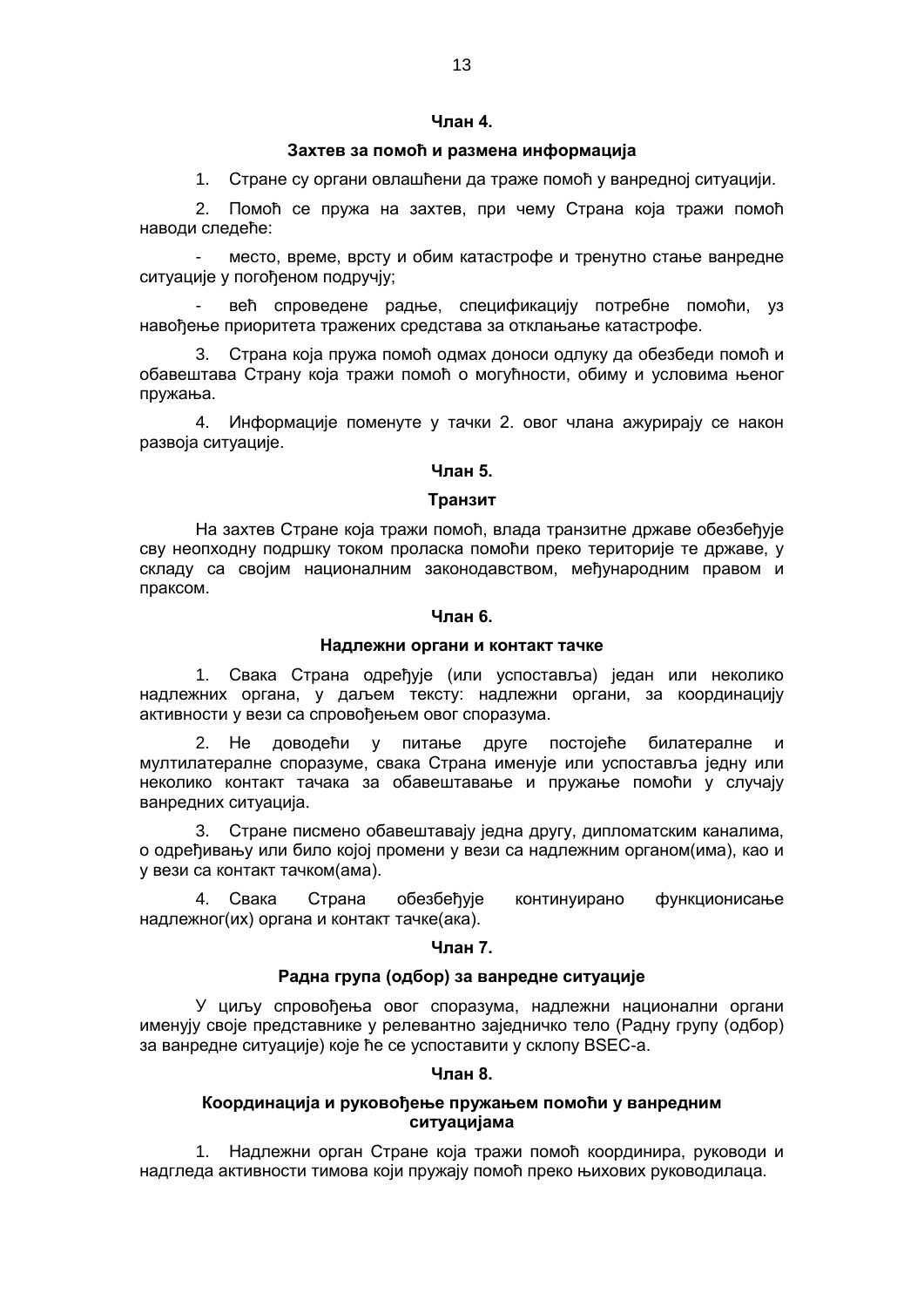2. Страна која тражи помоћ обавештава руководиоце тимова Стране која пружа помоћ о развоју ситуације у подручју ванредне ситуације и на одређеним тачкама активности и, ако је потребно, обезбеђује овим тимовима преводиоце и средства комуникације са штабом који руководи свим активностима потраге и спасавања и другим хитним активностима.

3. Тимови који пружају помоћ би требало да су опремљени да самостално поступају у подручју ванредне ситуације најмање 72 сата од тренутка доласка. Страна која тражи помоћ снабдева ове тимове свим неопходним добрима, на њихов захтев, по истеку овог периода.

4. Страна која тражи помоћ се стара о безбедности, бесплатној медицинској помоћи, храни и смештају, а такође обезбеђује члановима тимова који пружају помоћ најосновније ствари у случају да остану без својих залиха.

## **Члан 9.**

# **Процедура преласка границе и правила боравка тимова који пружају помоћ**

1. Процедуру преласка државних граница Стране која тражи помоћ или транзитне државе од стране чланова тимова који пружају помоћ одређује њихово национално законодавство, међународно право и билатерални споразуми државе која тражи помоћ односно транзитне државе.

2. Редослед процедуре преласка преко државних граница Стране која тражи помоћ од стране група са псима трагачима и њихов боравак на територији државе Стране која тражи помоћ одређује се у складу са правилима карантина која су на снази на територији државе Стране која тражи помоћ, у сваком појединачном случају.

3. Чланови тима који пружа помоћ дужни су да поштују законе и правила државе Стране која тражи помоћ односно транзитне државе. Истовремено, на њих се односе прописи Стране која пружа помоћ када је реч о радном и другом релевантном праву. У случају да ови тимови укључују паравојно особље цивилне одбране/заштите, њихов боравак, у складу са претходним договором, и активности биће у складу са законима Стране која пружа помоћ који уређују статус таквог особља.

4. У сврху превоза тимова који пружају помоћ, њихове опреме и помоћи у добрима могу се користити сва погодна возила како би се што пре стигло до одредишта. Редослед коришћења наведених превозних средстава у циљу пружања помоћи одређују надлежни органи Страна.

# **Члан 10.**

# **Извоз, увоз и транзит опреме и помоћи у добрима**

1. Опрема и помоћ у добрима који се извозе и увозе ради пружања помоћи, у складу са овим споразумом, изузети су од царинских дажбина, пореза и такси.

2. Царински преглед и контрола опреме и помоћи у добрима врше се по поједностављеној процедури на бази приоритета, поступајући по обавештењима која су дали надлежни органи Страна, у којима је наведена структура тимова који пружају помоћ и списак увезене или извезене опреме и помоћи у добрима.

3. Лекови и психотропне супстанце се могу увозити само у количинама које су неопходне за потребе пружања медицинске помоћи и може их користити само квалификовано медицинско особље. У овом случају руководилац тима који пружа помоћ даје на увид органима царинске контроле декларацију у којој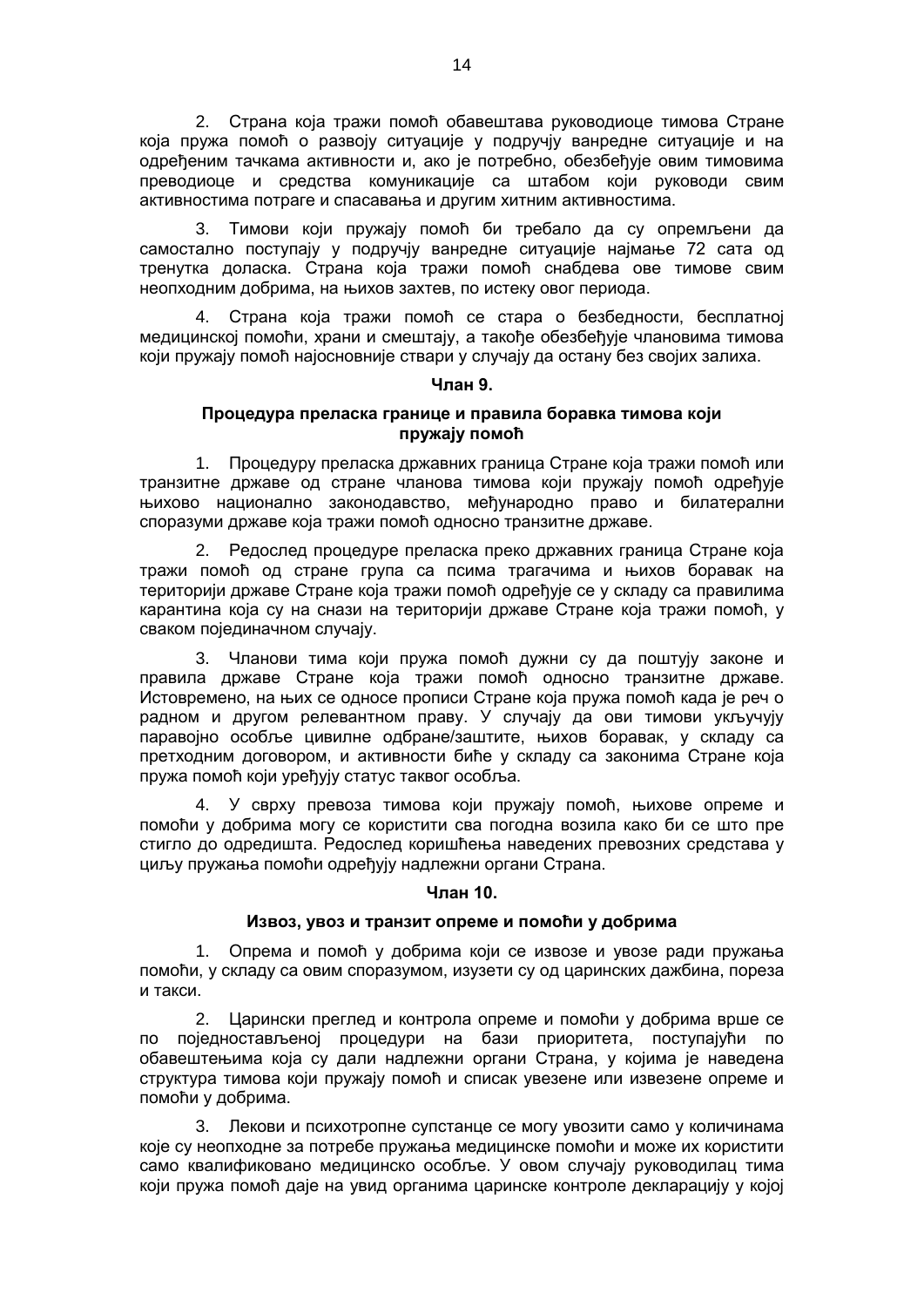се наводе лекови и психотропне супстанце заједно са њиховим називима и количином.

Релевантни органи Стране која тражи помоћ могу контролисати коришћење и чување горепоменутих лекова и супстанци.

Лекови и психотропне супстанце које се не искористе током мисије износе се са територије државе Стране која тражи помоћ. Потврда о искоришћеним лековима и психотропним супстанцама коју потписују руководилац и лекар тима који пружа помоћ и коју оверава надлежни орган Стране која тражи помоћ даје се на увид органима царинске контроле Стране која тражи помоћ по завршетку мисије.

## **Члан 11.**

#### **Ваздухоплови**

1. Превоз тимова који пружају помоћ, опреме и помоћи у добрима може се обављати ваздухопловима.

2. Надлежни орган Стране која пружа помоћ ће обавестити надлежни орган Стране која тражи помоћ о одлуци да користи ваздухоплов ради пружања помоћи наводећи зону избацивања, руту летова, врсте и ознаке ваздухоплова, број чланова посаде, врсту терета, ред летења и спискове путника (особље, техничко особље, новинари, итд).

3. Летови цивилних или државних ваздухоплова обављају се у складу са прописима Међународне организације за цивилно ваздухопловство (International Civil Aviation Organization - ICAO) и прописима Страна. За државне ваздухоплове потребно је и дипломатско одобрење.

4. Страна која пружа помоћ је изузета од плаћања накнада за прелет, слетање, паркирање, полетање и навигационе услуге за ваздухоплове који обезбеђују помоћ у ванредним ситуацијама, у складу са овим споразумом.

5. За лет који обезбеђује помоћ у ванредној ситуацији, рефундирање трошкова за гориво и услуге одржавања регулишу органи релевантних Страна овог споразума засебно у сваком појединачном случају.

# **Члан 12.**

#### **Помоћ**

1. Пружање помоћи се обавља у складу са начелима описаним у члану 3. овог споразума.

#### **Члан 13.**

## **Накнада трошкова за помоћ у ванредним ситуацијама која је пружена на бази компензације**

1. Страна која тражи помоћ може отказати свој захтев за пружање помоћи у било ком тренутку. Страна која тражи помоћ одмах обавештава Страну која пружа помоћ о својој одлуци, а Страна која пружа помоћ може тражити накнаду трошкова који су настали до тог тренутка.

2. Страна која пружа помоћ плаћа осигурање за чланове тимова који пружају помоћ а ови трошкови улазе у укупне трошкове пружања помоћи.

3. На крају операције надлежни орган Стране која пружа помоћ одмах обавештава писменим путем надлежни орган Стране која тражи помоћ о обиму пружене помоћи.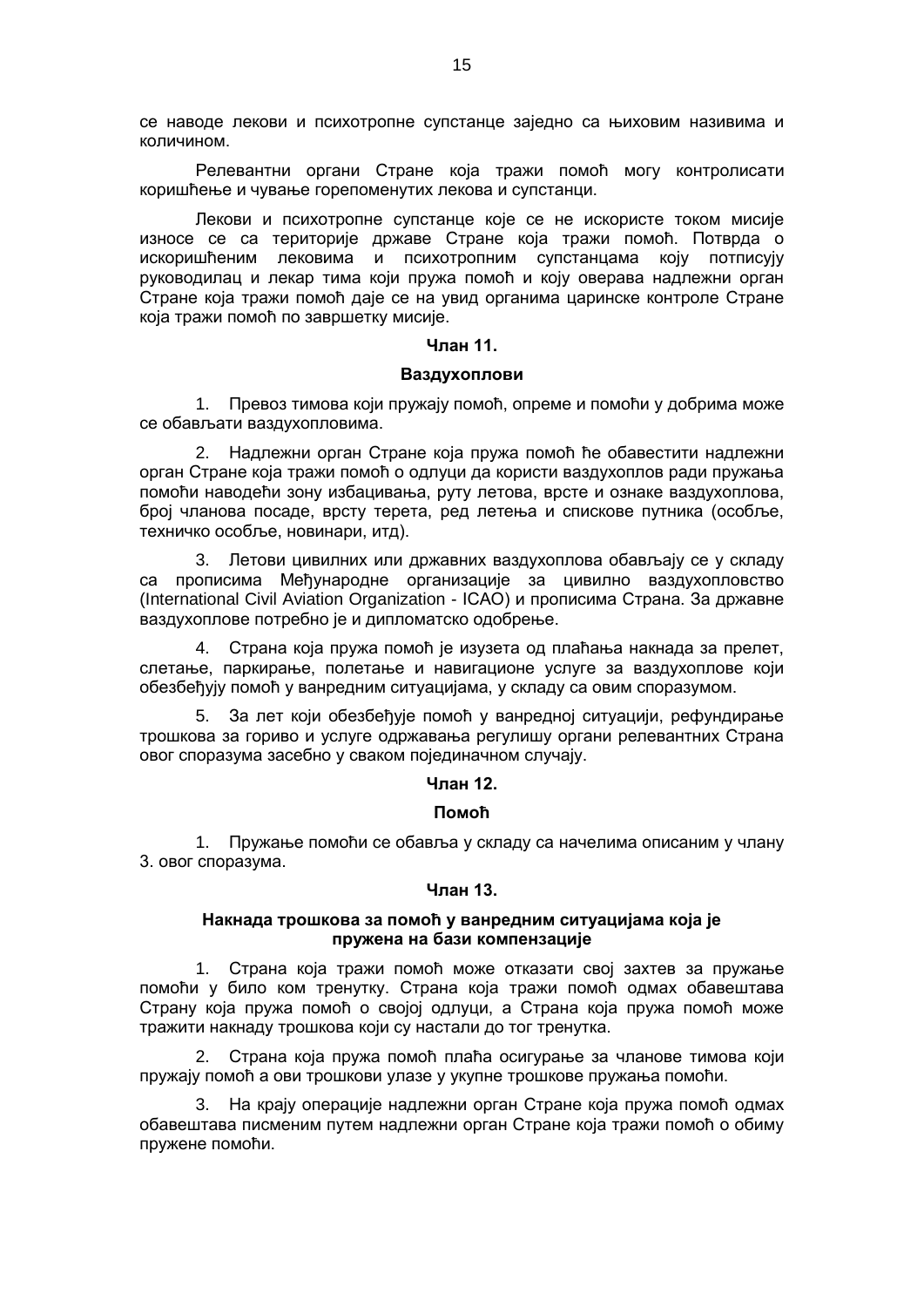4. Надлежни орган Стране која тражи помоћ даје надлежном органу Стране која пружа помоћ коначне информације о карактеристикама и узроцима ванредне ситуације, облику и укупној количини пружене помоћи и резултатима обављеног посла.

#### **Члан 14.**

## **Накнада штете**

1. Страна која тражи помоћ покрива све трошкове у вези са повредом или смрћу чланова тимова који пружају помоћ која је наступила током активности у вези са спровођењем овог споразума. Предметне стране се договарају о суми која ће се надокнадити.

2. Ако члан тима који пружа помоћ проузрокује штету правном или физичком лицу на територији Стране која тражи помоћ током активности у вези са спровођењем овог споразума, ту штету надокнађује Страна која тражи помоћ у складу са важећим законским прописима, као да су ту штету проузроковали њени грађани током пружања помоћи.

3. Штету коју је намерно или грубом непажњом проузроковао члан тима који пружа помоћ надокнађује Страна која пружа помоћ, уколико је штета доказана пред судом државе Стране која тражи помоћ.

#### **Члан 15.**

## **Слање података о личности**

Слање података о личности другим Странама у оквиру овог споразума врши се у складу са Прилогом 1, који је саставни део Споразума.

## **Члан 16.**

## **Сарадња са међународним и националним организацијама/институцијама**

На основу узајамног договора, релевантне Стране могу позвати заинтересоване међународне и националне организације/институције да се придруже активностима у вези са спровођењем овог споразума.

#### **Члан 17.**

#### **Потписивање**

Овај споразум је отворен за потписивање било које државе BSEC-a.

# **Члан 18.**

# **Ратификација, прихватање, потврђивање, одобравање или приступање**

1. Споразум је предмет ратификације, прихватања, потврђивања, одобравања или приступања. Инструменти ратификације, прихватања, потврђивања, одобравања или приступања депонују се код депозитара овог споразума.

2. Депозитар овог споразума је Влада Руске Федерације која ће Странама послати оверене копије Споразума.

#### **Члан 19.**

## **Ступање на снагу и рок важења**

1. Овај споразум ступа на снагу када инструменте ратификације, прихватања, потврђивања, одобравања или приступања депонује најмање шест држава и закључује се на неодређене време.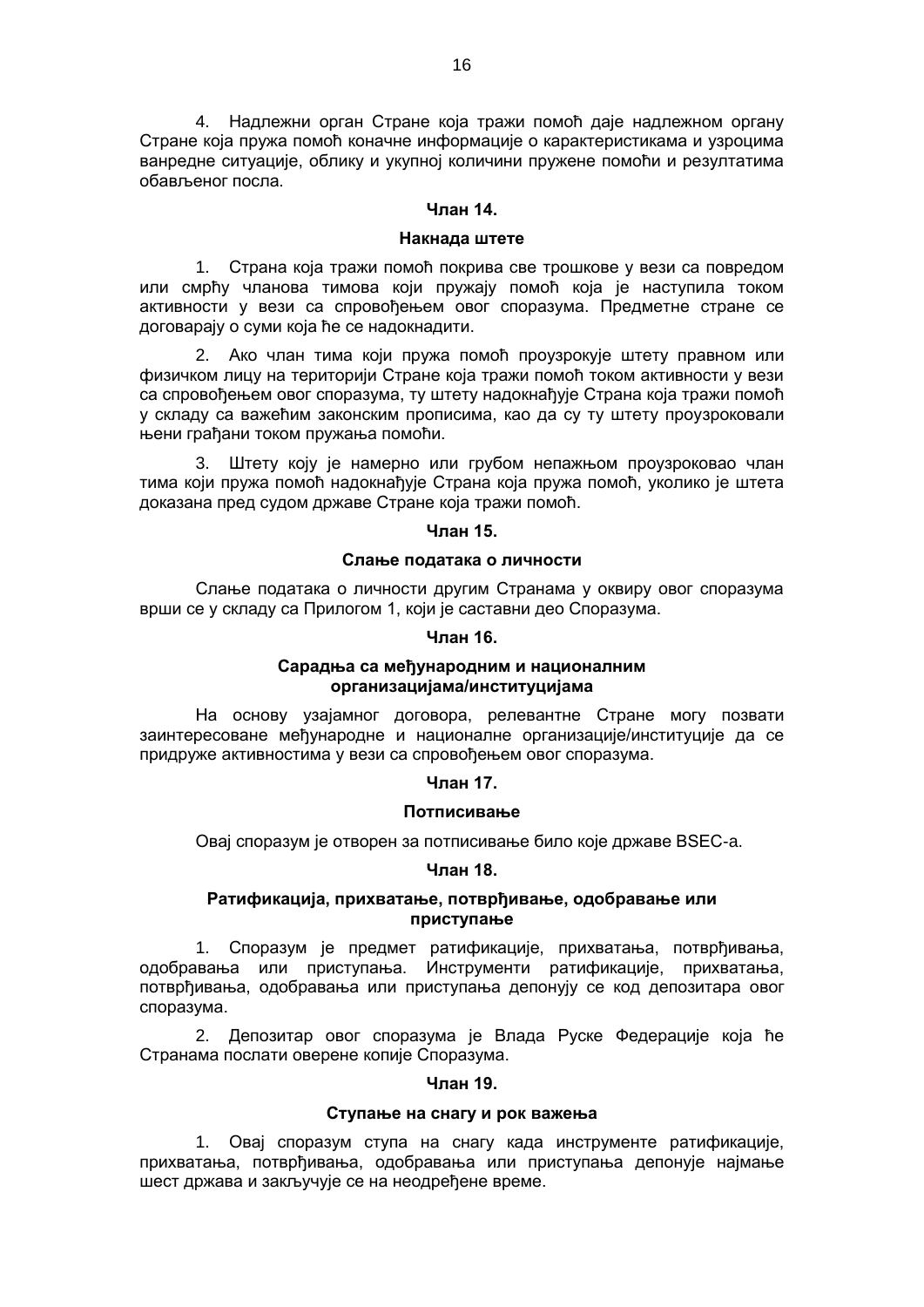2. За сваку државу која ратификује, прихвати, потврди или одобри овај<br>ум или му приступи после депоновања шестог инструмента споразум или му приступи после депоновања шестог инструмента ратификације, прихватања, потврђивања, одобравања или приступања, овај споразум ступа на снагу на дан када та држава депонује свој инструмент ратификације, прихватања, потврђивања, одобравања или приступања.

# **Члан 20.**

## **Иступање из Споразума**

1. Свака Страна може иступити из овог споразума слањем писменог обавештења депозитару који обавештава друге Стране о овој чињеници.

2. Иступање ступа на снагу деведесетог дана од датума када депозитар прими то обавештење.

3. Свака Страна која жели да опозове претходно иступање из овог споразума обавештава о томе депозитара у писаној форми. Обавештење се шаље најкасније тридесет дана од подношења захтева за иступање.

## **Члан 21.**

#### **Измене и допуне Споразума**

1. Свака Страна може предложити измене и допуне овог споразума.

2. Предлог измена и допуна се саопштава у писаној форми Радној групи (одбору) за ванредне ситуације, из члана 7. овог споразума, која потом о томе обавештава све Стране. Даље радње које се предузимају у погледу овога прецизира Радна група (одбор) за ванредне ситуације у складу са својим мандатом који ће одредити Стране.

## **Члан 22.**

## **Однос према другим међународним споразумима**

Овај споразум не утиче на права и обавезе Страна које су предвиђене другим међународним споразумима.

#### **Члан 23.**

#### **Решавање несугласица**

У случају несугласица између двеју или више Страна у вези са тумачењем или спровођењем овог споразума, предметне Стране решавају несугласице преговорима а, ако је неопходно, дипломатским каналима.

# **Члан 24.**

# **Језик Споразума**

Оригинални текст овог споразума је састављен на енглеском језику.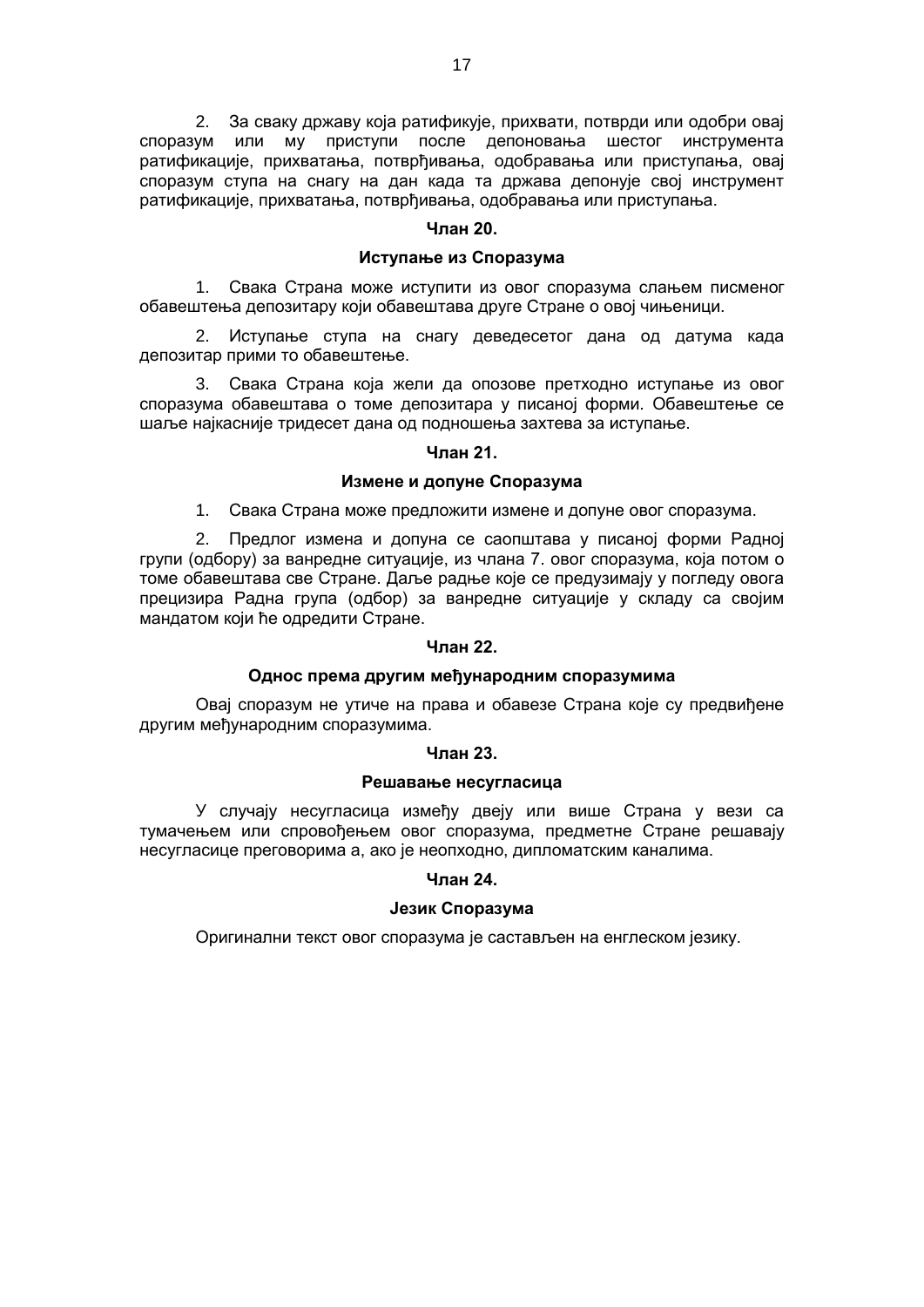ПОТПИСАНО у Сочију, 15. априла 1998 године.

У потврду горепоменутог, ниже наведени прописно овлашћени представници потписали су овај споразум.

| За Владу Републике Азербејџан | За Владу Републике Албаније |
|-------------------------------|-----------------------------|
| За Владу Републике Јерменије  | За Владу Републике Бугарске |
| За Владу Републике Грчке      | За Владу Грузије            |
| За Владу Републике Молдавије  | За Владу Руске Федерације   |
| За Владу Румуније             | За Владу Украјине           |
| За Владу Републике Србије     |                             |

**Место**

**Датум**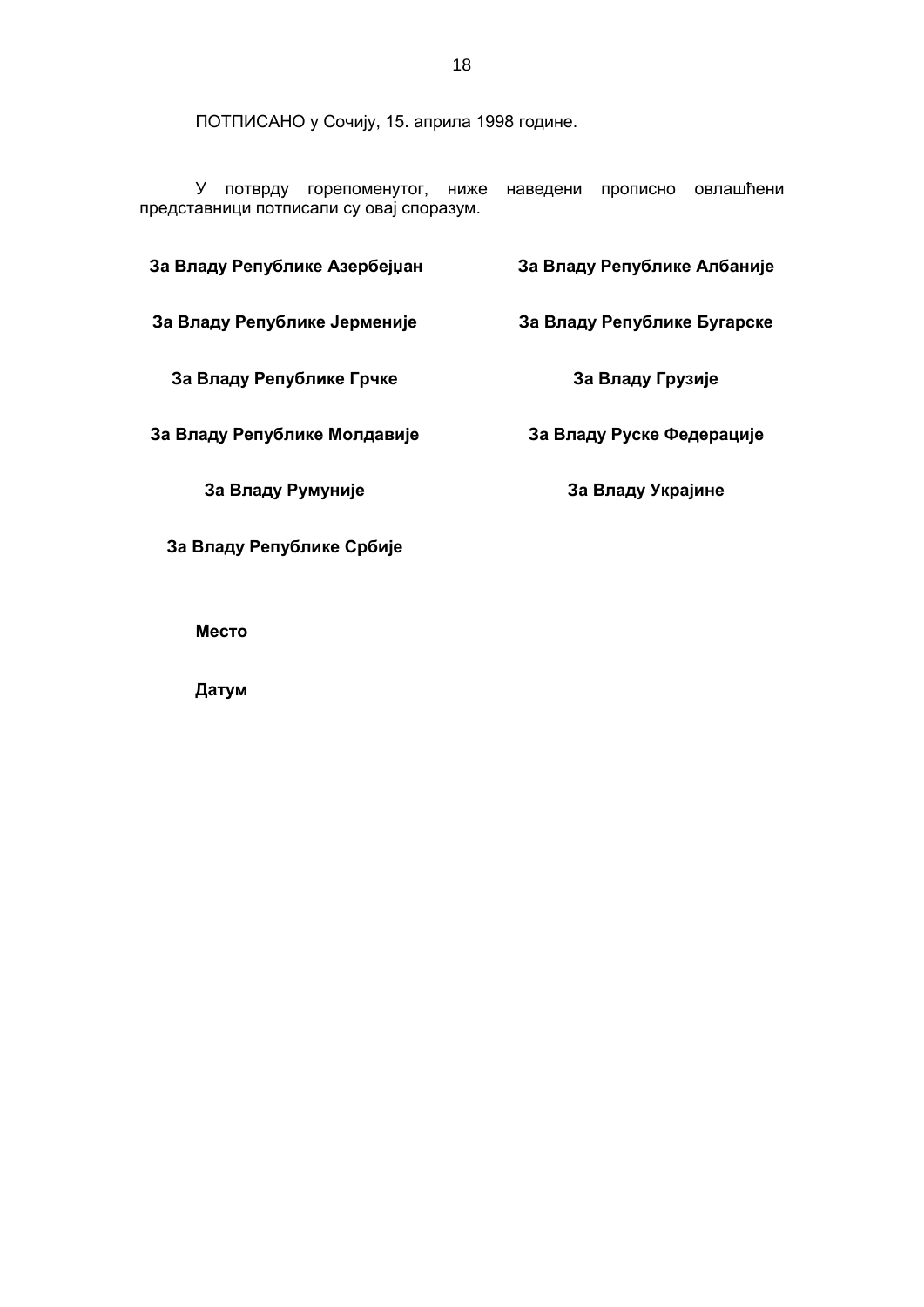#### **Размена података о личности**

Правила о размени података о личности у оквиру овог споразума и у складу са законима држава страна су следећа:

1. Страни примаоцу је допуштено да користи податке под условима и у сврхе које прописује Страна пошиљалац.

2. Страна прималац обавештава Страну пошиљаоца, на њен захтев, о томе како се ти подаци о личности користе и о резултатима који су остварени на тај начин.

3. Прималац података о личности је искључиво надлежни орган. Даља размена података о личности је могућа по прибављању писмене дозволе Стране пошиљаоца.

4. Страна пошиљалац треба да шаље тачне податке, у складу са сврхом слања и узимајући у обзир националне прописе. Страна прималац, пошто је обавештена у случају да су послати нетачни или поверљиви подаци, исправља грешке или уништава податке у потпуности.

5. Свако лице које претрпи штету због ових података о личности који се на њега односе има право да поднесе захтев да му се о томе изда потврда пошто се изнесе сврха њиховог коришћења. Ако јавни интереси надмашују интересе оштећеног лица, то лице губи напред наведено право. У свим другим случајевима, ово лице има право да добије потврду у складу са националним законодавством државе на чијој је територији поднет захтев.

6. Ако слање информација у оквиру овог споразума некоме проузрокује физичку повреду или моралну штету, Страна прималац се сматра одговорном за исту у складу са својим националним законодавством. У поступању са лицем које је претрпело такву повреду или штету, Страна прималац нема право да избегне своју одговорност и пребаци је на Страну пошиљаоца.

7. Страна пошиљалац мора послати обавештење о року важења података о личности, у складу са својим националним законодавством.

8. Стране су дужне да послате и добијене податке о личности заводе као званична документа.

9. Стране су дужне да штите податке о личности, у складу са својим националним означавањем степена тајности, од неовлашћеног приступа, измена и објављивања.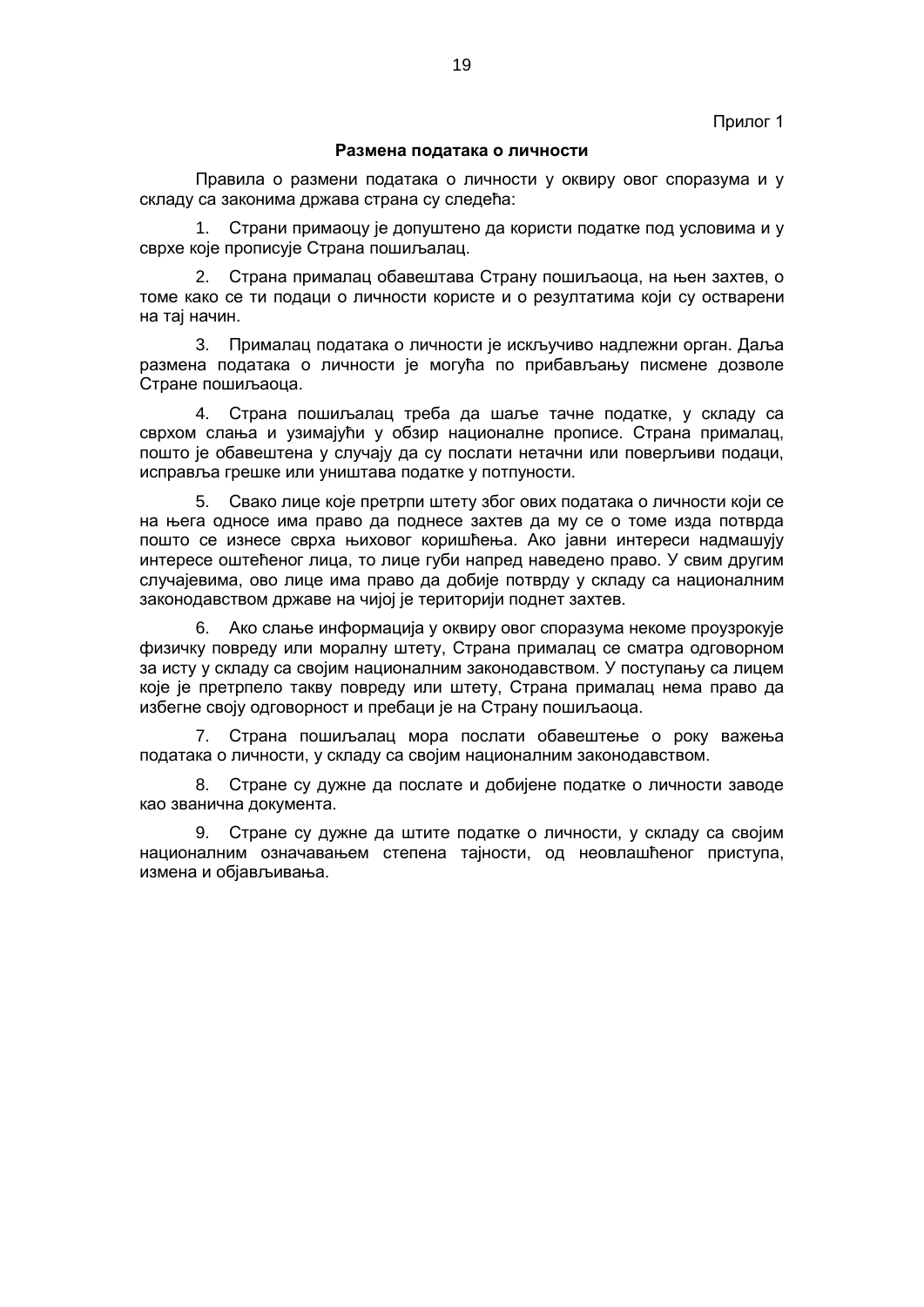# **Члан 3.**

Потврђује се Допунски протокол уз Споразум између влада држава учесница Црноморске економске сарадње (BSEC) о сарадњи у пружању помоћи у ванредним ситуацијама и хитном реаговању на природне и изазване катастрофе, закључен 20. октобра 2005. године, у Кијеву, у оригиналу на енглеском језику.

# **Члан 4.**

Текст Допунског протокола у оригиналу на енглеском језику и у преводу на српски језик гласи: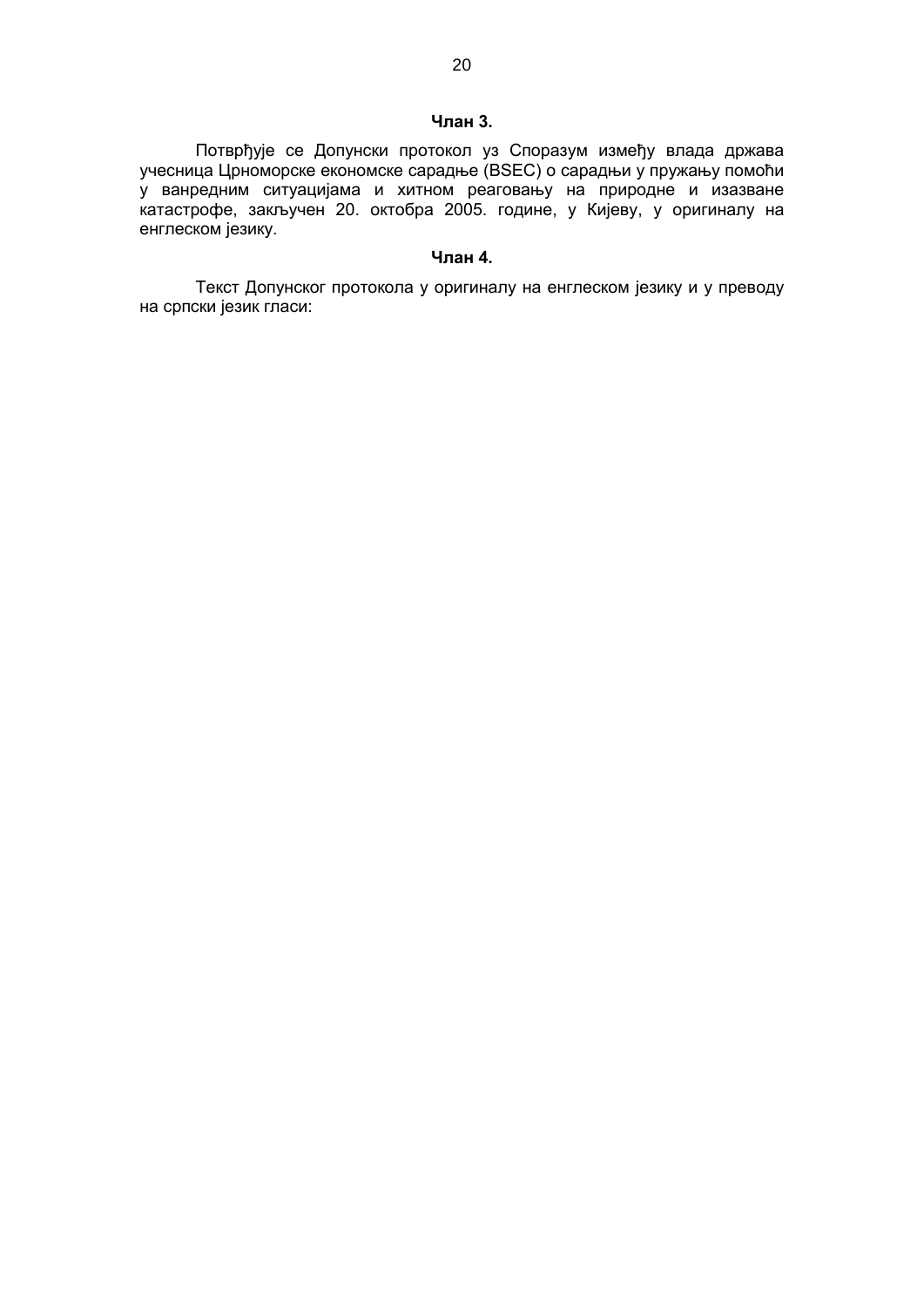# **ADDITIONAL PROTOCOL**

# **TO THE AGREEMENT AMONG THE GOVERNMENTS OF THE PARTICIPATING STATES OF THE BLACK SEA ECONOMIC COOPERATION (BSEC) ON COLLABORATION IN EMERGENCY ASSISTANCE AND EMERGENCY RESPONSE TO NATURAL AND MAN-MADE DISASTERS**

# PREAMBLE

The Governments of the Organization of the Black Sea Economic Cooperation (BSEC) Member States - Parties to the present Additional Protocol, hereinafter referred to as "the Parties",

According to the provisions of Articles 3, 4, 5, 7 and 8 of the Agreement among the Governments of the Black Sea Economic Cooperation Participating States on Collaboration in Emergency Assistance and Emergency Response to Natural and Man-made Disasters, signed in Sochi on April 15<sup>th</sup> 1998, hereinafter referred to as "the BSEC Agreement",

Conscious of the growing role and importance of effective prevention strategies with regard to cooperation in the field of emergency assistance,

Noting the importance of more effective policy response to disasters and the requirement of practical cooperation in major risk reduction and disaster prevention as well as in enhancing action in emergency situations,

Reiterating their determination to achieve through joint efforts the constant improvement of the implementation of the provisions of the BSEC Agreement,

With a view to securing the due level of coordination of cooperation between the authorities of the Parties,

Have agreed as follows:

# **Article 1**

## **Establishment of a Network of Liaison Officers**

The Parties shall set up the BSEC Network of Liaison Officers on Emergency Assistance, hereinafter referred to as "the Network", consisting of liaison officers appointed by Parties, as their representatives.

# **Article 2**

#### **Objectives**

The objectives of the Network are as follows:

1. To enhance the cooperation in the field of emergency assistance and provide for coordination of interaction between the competent bodies of the Parties;

2. To establish an information exchange network among the Relevant Bodies of the Parties to effectively collaborate in emergency assistance and emergency response in accordance with the BSEC Agreement.

# **Article 3**

# **Tasks and Functions**

The Liaison Officers of the Network have the following tasks and functions: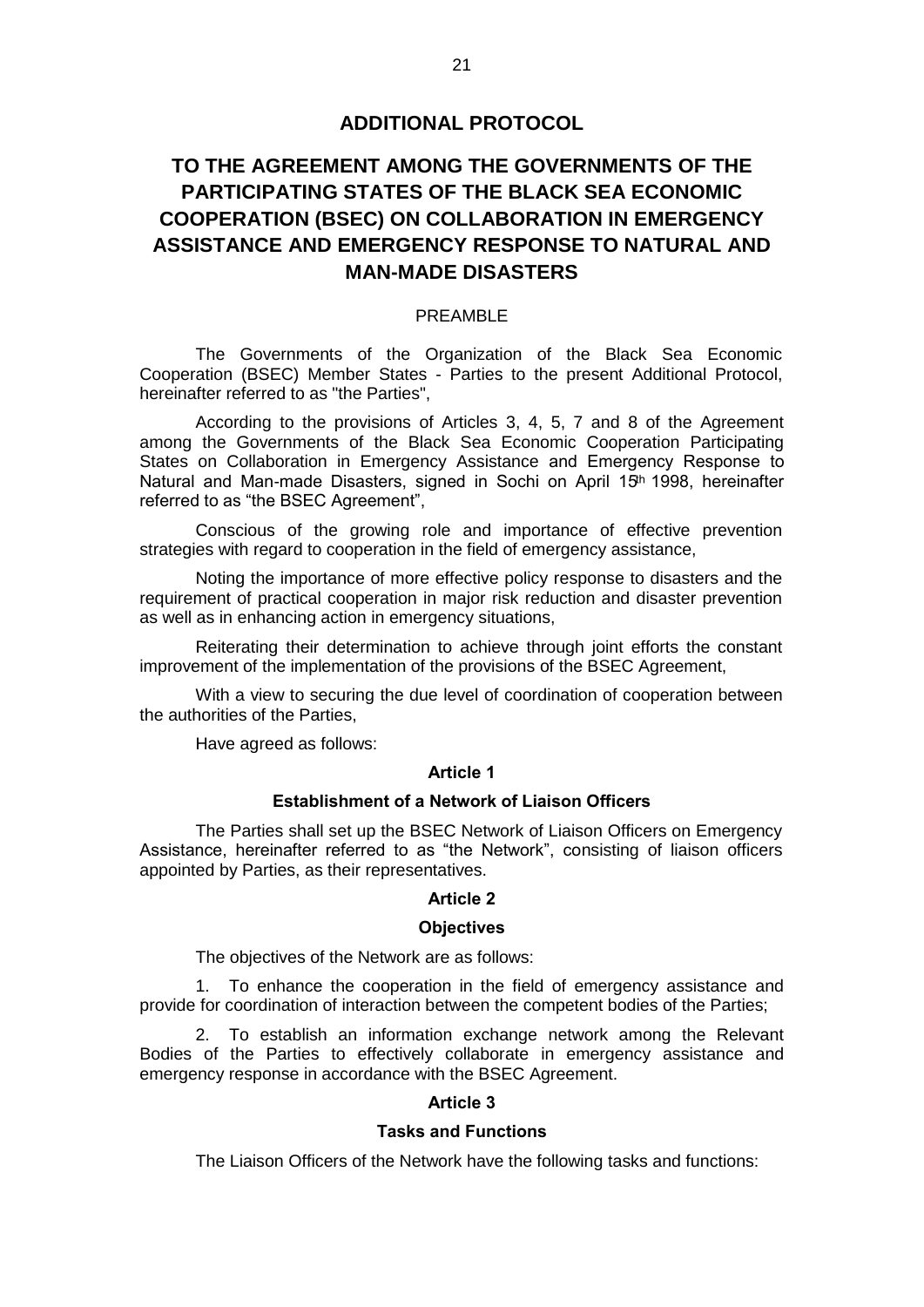1. To send the requests forwarded by other Liaison Officers to their respective countries for urgent cases in one day and for the other cases in three days, in accordance with the provisions of Articles 4 and 5 of the BSEC Agreement;

2. To send the required information to the Parties upon their requests in accordance with the provisions of Article 4 of the BSEC Agreement;

3. To meet periodically to consider the trends of emergency assistance and emergency response in the region in order to identify new forms of cooperation among the Relevant Bodies of the BSEC Member States;

4. To report and propose to the respective bodies the ways of further enhancing cooperation;

5. To facilitate the exchange of practical experience among the Relevant Bodies of the Parties in the field of emergency assistance and emergency response.

# **Article 4**

# **Status of the Network**

## **within the BSEC**

The Network is a cooperation group in the sphere of emergency assistance, established in conformity with the provisions of Article 7 of the BSEC Agreement.

#### **Article 5**

#### **Venue of the Meetings of the Network**

The Network shall hold its meetings at the BSEC Permanent International Secretariat premises, unless it is otherwise decided upon the initiative of the BSEC Chairman-in-Office or by the decision of the Council of the Ministers of Foreign Affairs.

# **Article 6**

## **Organization and Operation**

1. The Network will operate in accordance with the BSEC Charter and Rules of Procedure, as well as the provisions of the BSEC Agreement.

2. Each Party to the present Additional Protocol shall appoint a Liaison Officer and his/her Alternate to the Network.

3. After the appointment or withdrawal of Liaison Officers to the Network, the Parties shall notify the BSEC Permanent International Secretariat in order to inform all Member States.

4. The Network shall meet periodically, at least once a year.

5. The Network shall fulfill its tasks under the authority of the Working Group on Cooperation in Emergency Assistance and report to it.

## **Article 7**

# **Expenses**

All expenses of the Liaison Officers related to the implementation of the provisions of the present Additional Protocol will be met by the sending Party.

## **Article 8**

# **National Contact Points**

Parties will determine a national point of contact inside their competent bodies, preferably dealing with international cooperation.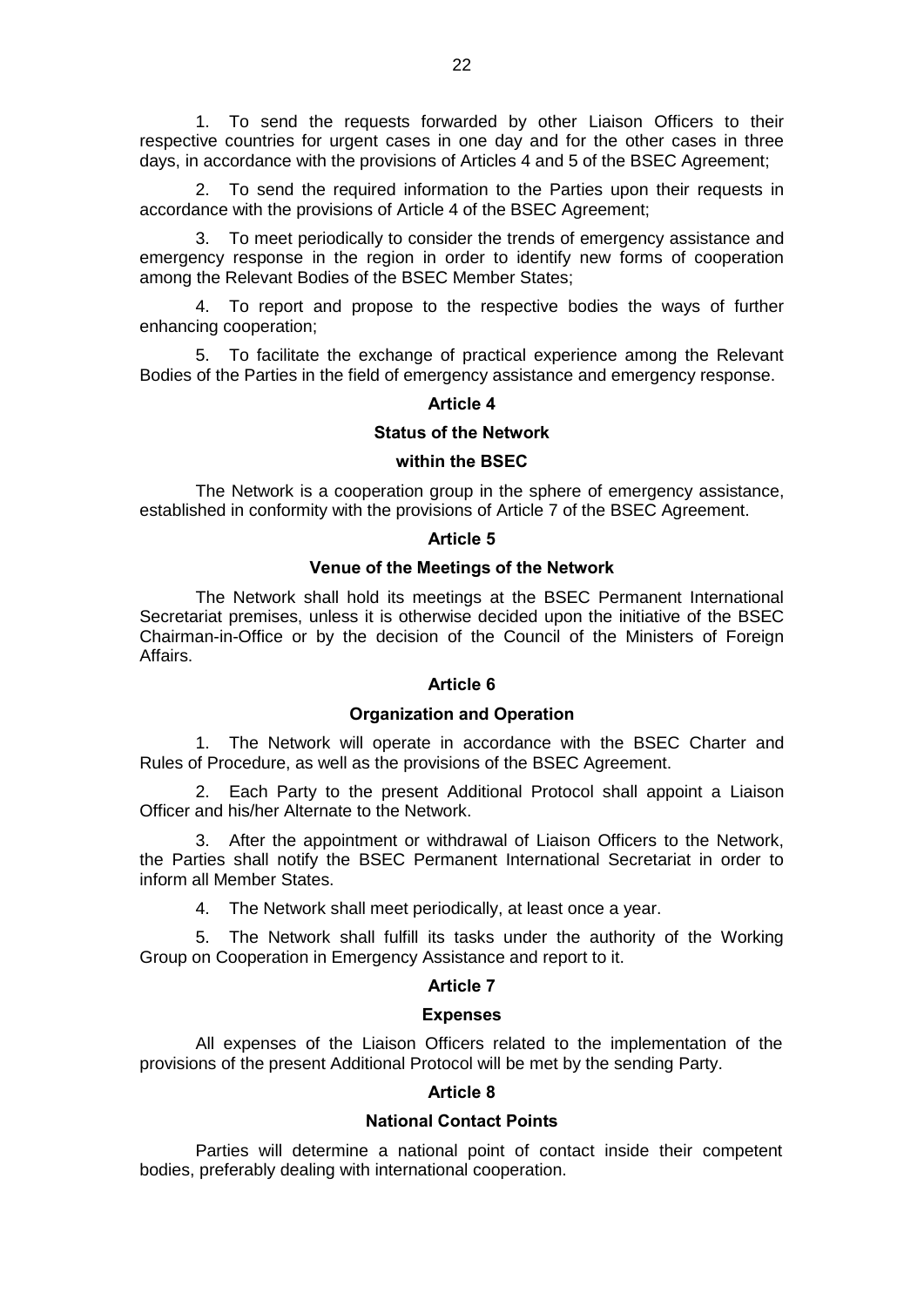# **Article 9**

# **Observers and Guests**

1. Representatives of the BSEC Observer States may attend the work of the Network, in accordance with the BSEC Charter and Rules of Procedure.

2. Relevant international institutions or agencies may be invited to the meetings of the Network.

# **Article 10**

# **Final Provisions**

1. The present Additional Protocol shall be open for signature or accession by any BSEC Member State.

The BSEC Permanent International Secretariat shall be the Depository of this Additional Protocol. The original of the present Additional Protocol in a single copy in the English language shall be deposited with the Permanent International Secretariat, which shall transmit a certified copy to each Party.

3. The present Additional Protocol shall enter into force on the thirtieth day following the date, on which the third document of ratification or approval is deposited with the BSEC Permanent International Secretariat.

4. For each Party, ratifying, approving or acceding the present Additional Protocol, after the deposition of the third document of ratification, approval or accession, the present Additional Protocol shall enter into force, on the thirtieth day after the date of the deposition of the document of ratification, approval or accession by this Party.

5. Any Party may withdraw from the present Additional Protocol by written notification to the BSEC Permanent International Secretariat. Withdrawal shall take effect within three months after the date on which the withdrawal notification is received by the Permanent International Secretariat.

6. Any Party may propose amendments to the present Additional Protocol. The amendments shall be accepted upon the consent of all the Parties and shall enter into force in accordance with paragraphs 3 and 4 of the present Article.

7. Two years from the entry into force of the present Additional Protocol, the Parties will proceed to an interim review of the results yielded by the implementation of the provisions of the present Additional Protocol. A final evaluation will be made four years after its entry into force, with a view to agreeing on the necessary measures for further improvement of the cooperation.

**For the Government of the Republic of Albania** 

**For the Government of the Republic of Armenia** 

**For the Government of the Republic of Azerbaijan**

**For the Government of the Republic of Bulgaria**

**For the Government of Georgia** 

**For the Government of the Hellenic Republic** 

**For the Government of the Republic of Moldova** 

**For the Government of Romania** 

**For the Government of the Russian Federation**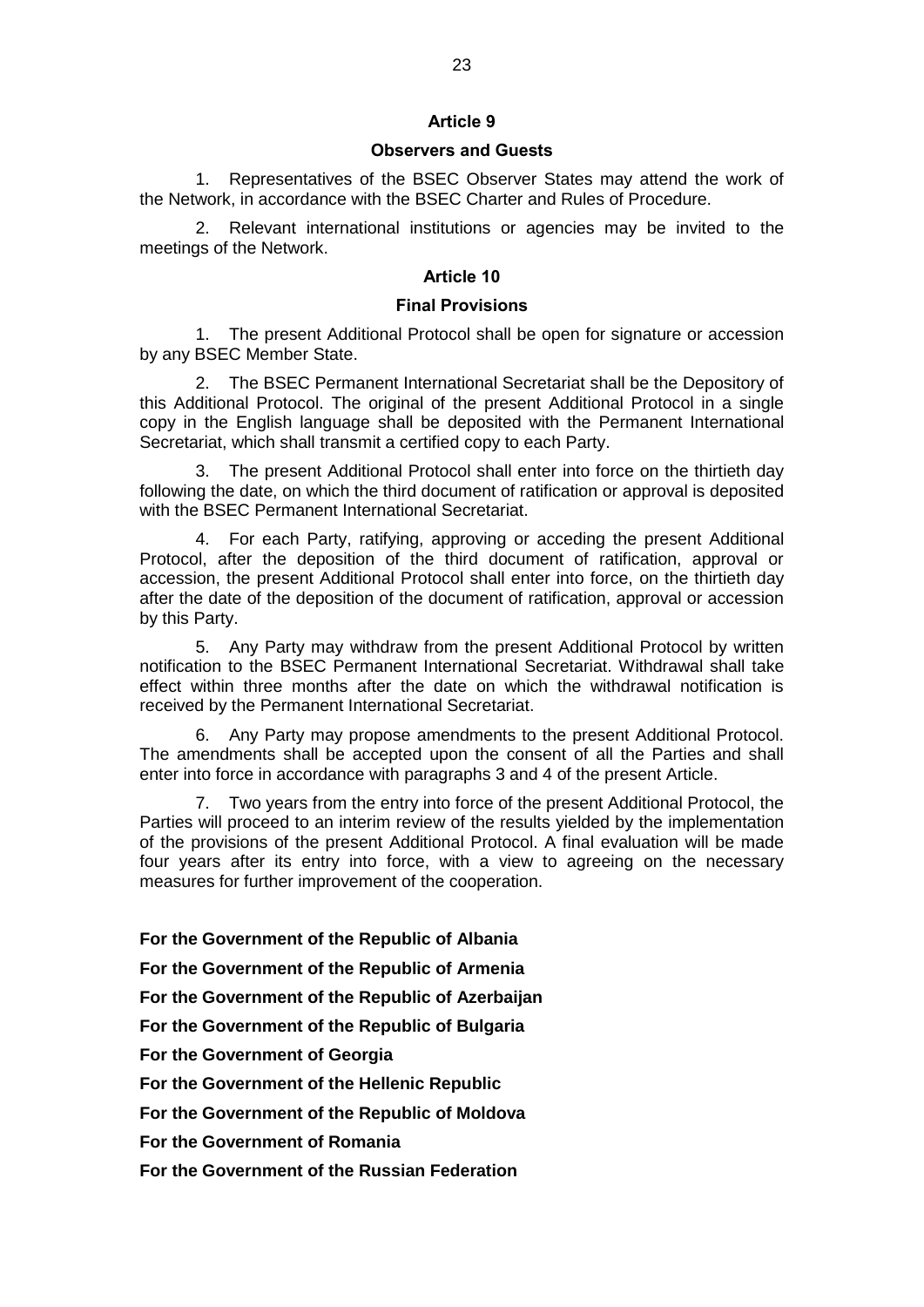**For the Government of Serbia and Montenegro For the Government of the Republic of Turkey For the Government of Ukraine**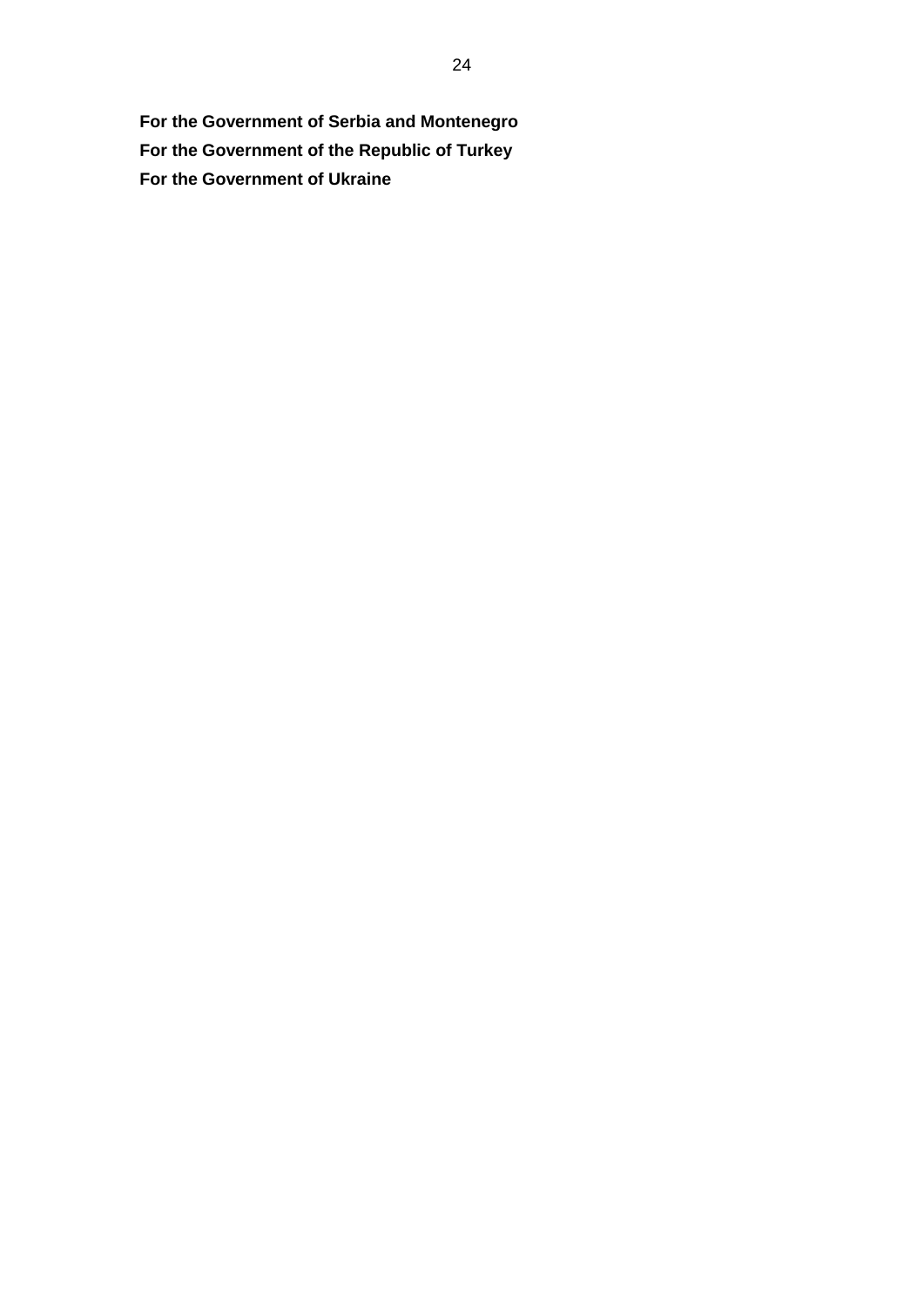# **ДОПУНСКИ ПРОТОКОЛ**

# **УЗ СПОРАЗУМ ИЗМЕЂУ ВЛАДА ДРЖАВА УЧЕСНИЦА ЦРНОМОРСКЕ ЕКОНОМСКЕ САРАДЊЕ (BSEC) О САРАДЊИ У ПРУЖАЊУ ПОМОЋИ У ВАНРЕДНИМ СИТУАЦИЈАМА И ХИТНОМ РЕАГОВАЊУ НА ПРИРОДНЕ И ИЗАЗВАНЕ КАТАСТРОФЕ**

# ПРЕАМБУЛА

Владе држава чланица Организације црноморске економске сарадње (BSEC) - Стране овог допунског протокола, у даљем тексту: Стране,

у складу са одредбама чл. 3, 4, 5, 7 и 8. Споразума између Влада држава учесница Црноморске економске сарадње о сарадњи у пружању помоћи у ванредним ситуацијама и хитном реаговању на природне и изазване катастрофе, потписаног у Сочију, 15. априла 1998. године, у даљем тексту: BSEC Споразум,

свесне све веће улоге и значаја делотворних стратегија превенције у погледу сарадње у области пружања помоћи у ванредним ситуацијама,

констатујући значај делотворнијег политичког реаговања на катастрофе и неопходност практичне сарадње у смањењу великих ризика и спречавању катастрофа и у унапређењу поступања у ванредним ситуацијама,

понављајући своју одлучност да, кроз заједничка залагања, остварују стални напредак у спровођењу одредби BSEC Споразума,

у циљу обезбеђивања потребног нивоа координације сарадње између органа Страна,

договориле су се о следећем:

# **Члан 1.**

# **Успостављање Мреже официра за везу**

Стране успостављају BSEC Мрежу официра за везу за пружање помоћи у ванредним ситуацијама, у даљем тексту: Мрежа, коју чине официри за везу које су Стране именовале као своје представнике.

#### **Члан 2.**

## **Циљеви**

Циљеви Мреже су следећи:

1. Унапредити сарадњу у области пружања помоћи у ванредним ситуацијама и обезбедити координацију контаката између надлежних органа Страна;

2. Успоставити мрежу за размену информација између релевантних органа Страна у циљу делотворне сарадње у пружању помоћи у ванредним ситуацијама и хитном реаговању у складу са BSEC Споразумом.

## **Члан 3.**

#### **Задаци и функције**

Официри за везу Мреже имају следеће задатке и функције: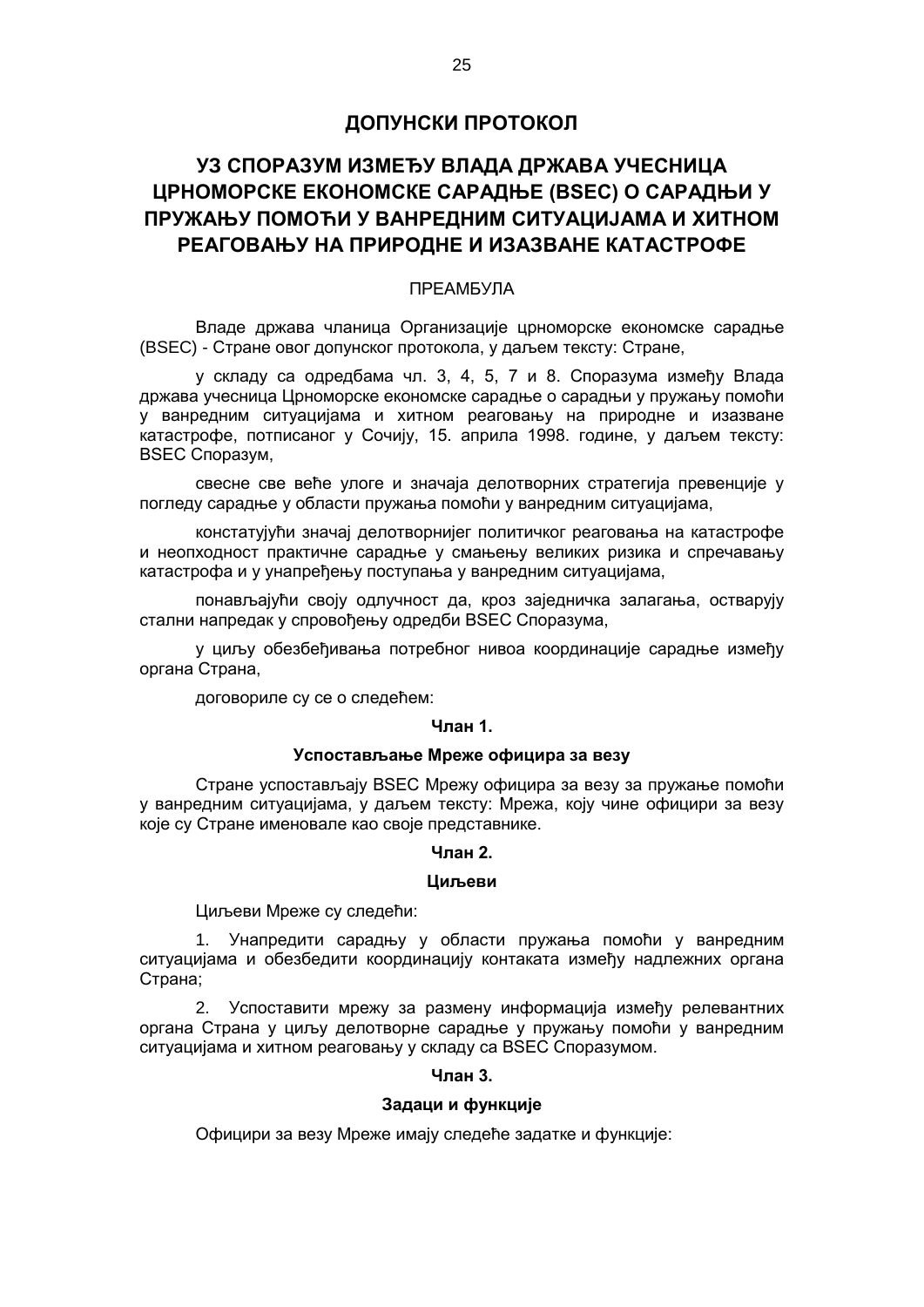1. Да својим земљама шаљу захтеве које су проследили други официри за везу у року од једног дана за хитне случајеве, а за друге случајеве у року од три дана, у складу са одредбама чл. 4. и 5. BSEC Споразума;

2. Да Странама шаљу потребне информације, на њихов захтев, у складу са одредбама члана 4. BSEC Споразума;

3. Да се периодично састају како би разматрали кретања у домену пружања помоћи у ванредним ситуацијама и хитног реаговања у региону у циљу утврђивања нових облика сарадње између релевантних органа држава чланица BSEC-а;

4. Да релевантним органима подносе извештаје и предлажу начине даљег унапређења сарадње;

5. Да олакшају размену практичних искустава између релевантних органа Страна у области пружања помоћи у ванредним ситуацијама и хитног реаговања.

## **Члан 4.**

# **Статус Мреже унутар BSEC**

Мрежа је група за сарадњу у области пружања помоћи у ванредним ситуацијама, која је успостављена у складу са одредбама члана 7. BSEC Споразума.

## **Члан 5.**

#### **Место одржавања састанака Мреже**

Мрежа одржава састанке у просторијама Сталног међународног секретаријата BSEC-а, осим у случају другачије одлуке на иницијативу председавајућег BSEC или на основу одлуке Савета министара спољних послова.

#### **Члан 6.**

#### **Организација и рад**

1. Мрежа ће радити у складу са Повељом и Правилником BSEC-а, као и одредбама BSEC Споразума.

2. Свака Страна овог допунског протокола именује официра за везу и његовог заменика у Мрежи.

3. После именовања или повлачења официра за везу у Мрежи, Стране обавештавају Стални међународни секретаријат BSEC-а како би обавестио све државе чланице.

4. Мрежа се састаје периодично, најмање једном годишње.

5. Мрежа испуњава своје задатке по овлашћењу Радне групе за сарадњу у пружању помоћи у ванредним ситуацијама којој подноси извештаје.

# **Члан 7.**

#### **Трошкови**

Све трошкове официра за везу у вези са спровођењем одредби овог допунског протокола покриће Страна пошиљалац.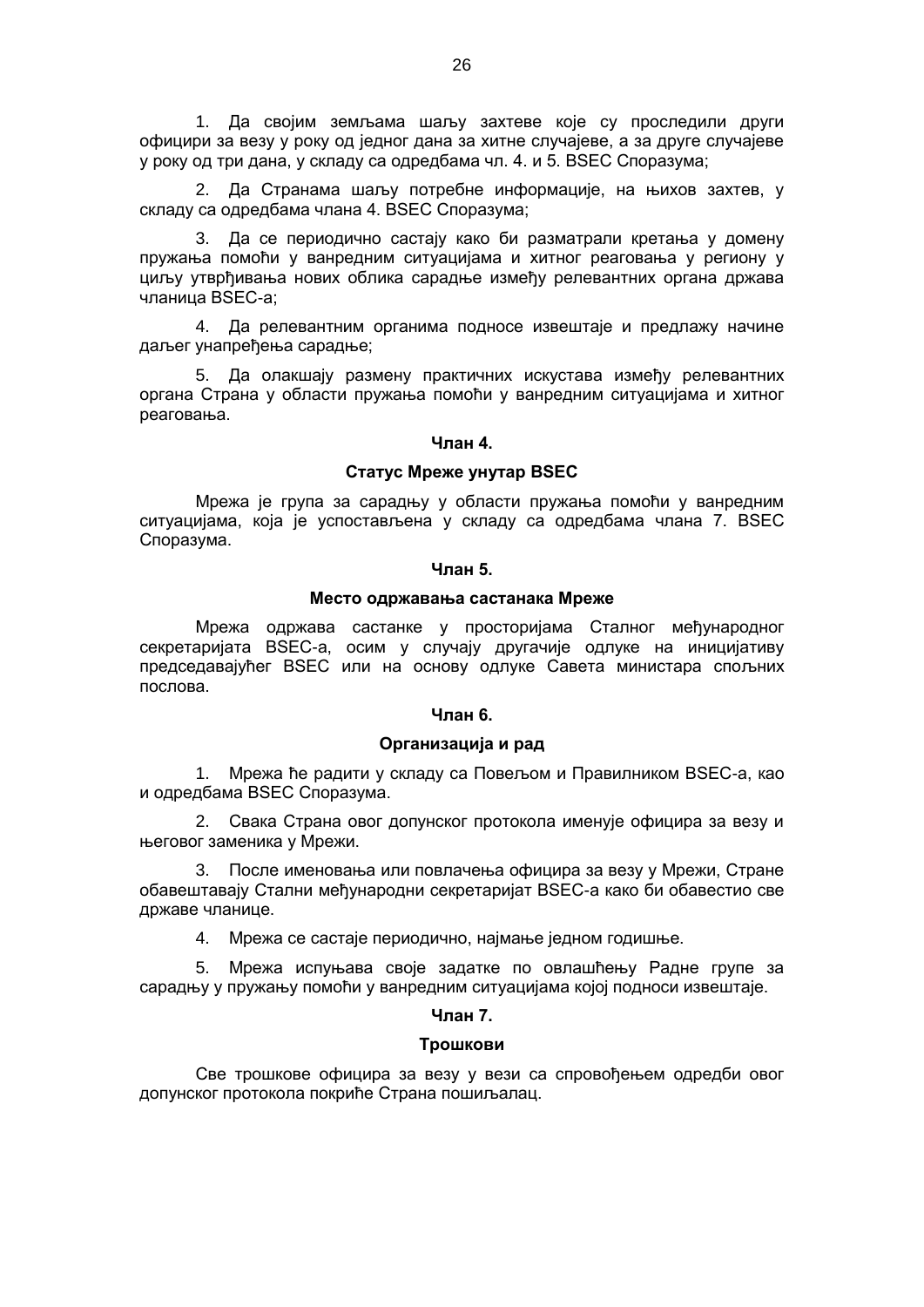#### **Члан 8.**

## **Националне тачке контакта**

Стране ће одредити националну тачку контакта унутар својих надлежних органа, по могућству које се баве међународном сарадњом.

## **Члан 9.**

## **Посматрачи и гости**

1. Представници држава посматрача у BSEC могу присуствовати раду Мреже, у складу са Повељом и Правилником BSEC-а.

2. Релевантне међународне институције или агенције могу се позивати на састанке Мреже.

# **Члан 10.**

# **Завршне одредбе**

1. Овај допунски протокол је отворен за потписивање или приступање било које државе чланице BSEC-а.

2. Стални међународни секретаријат BSEC-а је депозитар овог допунског протокола. Оригинал овог допунског протокола у једном примерку на енглеском језику депонује се у Стални међународни секретаријат, који шаље оверену копију свакој Страни.

3. Овај допунски протокол ступа на снагу тридесетог дана након датума депоновања трећег документа ратификације или одобрења у Стални међународни секретаријат BSEC-а.

4. За сваку Страну која ратификује, одобрава или приступа овом допунском протоколу после депоновања трећег документа ратификације, одобрења или приступања, овај допунски протокол ступа на снагу тридесетог дана од дана када та Страна депонује документ ратификације, одобрења или приступања.

5. Било која Страна може иступити из овог допунског протокола путем писменог обавештења Сталном међународном секретаријату BSEC-а. Иступање ступа на снагу у року од три месеца од датума када Стални међународни секретаријат прими обавештење о иступању.

6. Било која Страна може предложити измене и допуне овог допунског протокола. Измене и допуне се прихватају уз сагласност свих Страна и ступају на снагу у складу са ст. 3. и 4. овог члана.

7. Две године након ступања на снагу овог допунског протокола, Стране ће извршити привремени преглед резултата остварених кроз спровођење одредби овог допунског протокола. Коначна оцена ће се дати четири године након његовог ступања на снагу, у циљу постизања договора о неопходним мерама за даље унапређење сарадње.

**За Владу Републике Албаније За Владу Републике Јерменије За Владу Републике Азербејџан За Владу Републике Бугарске За Владу Грузије**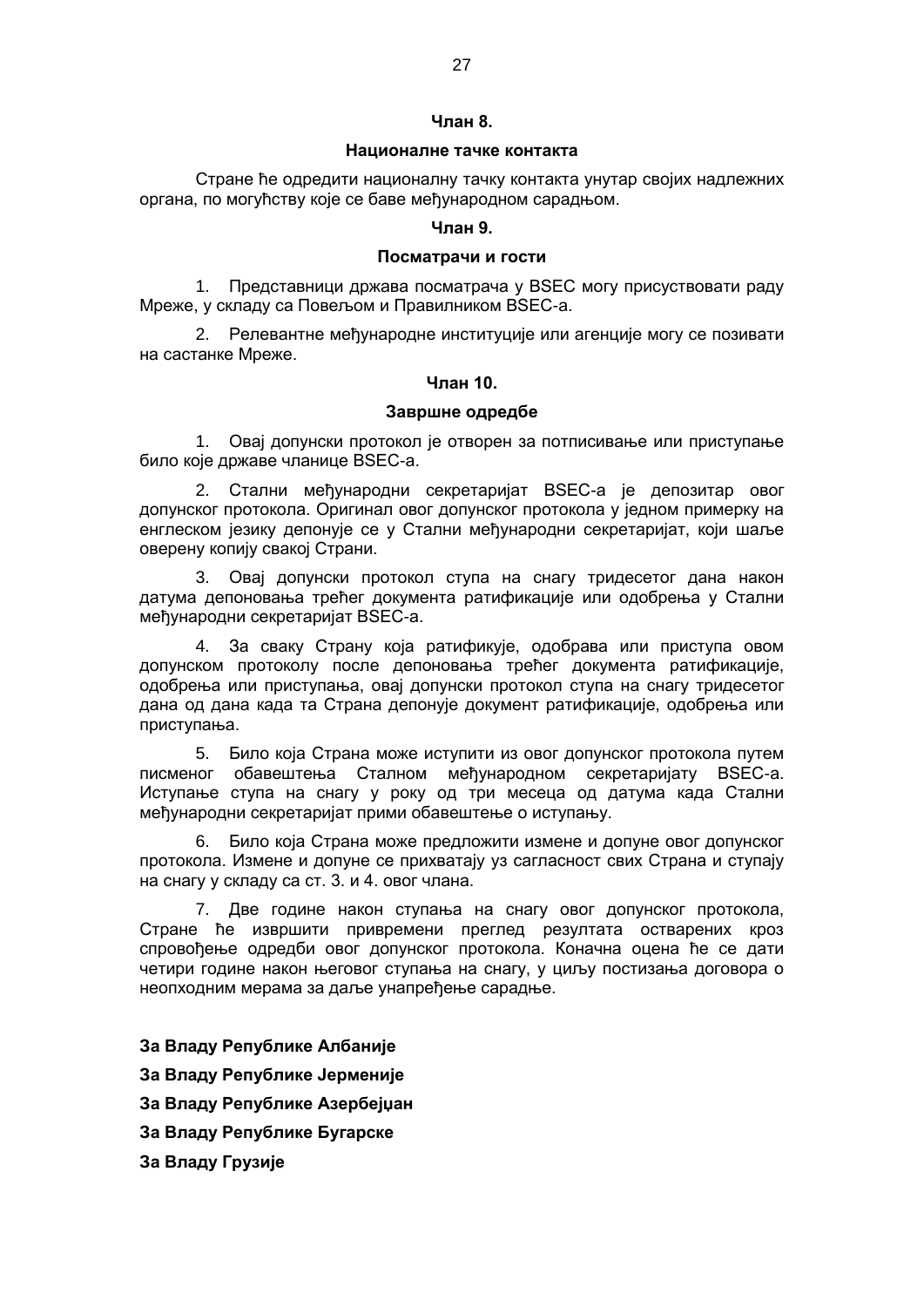**За Владу Републике Грчке**

- **За Владу Републике Молдавије**
- **За Владу Румуније**
- **За Владу Руске Федерације**
- **За Владу Србије и Црне Горе**
- **За Владу Републике Турске**
- **За Владу Украјине**